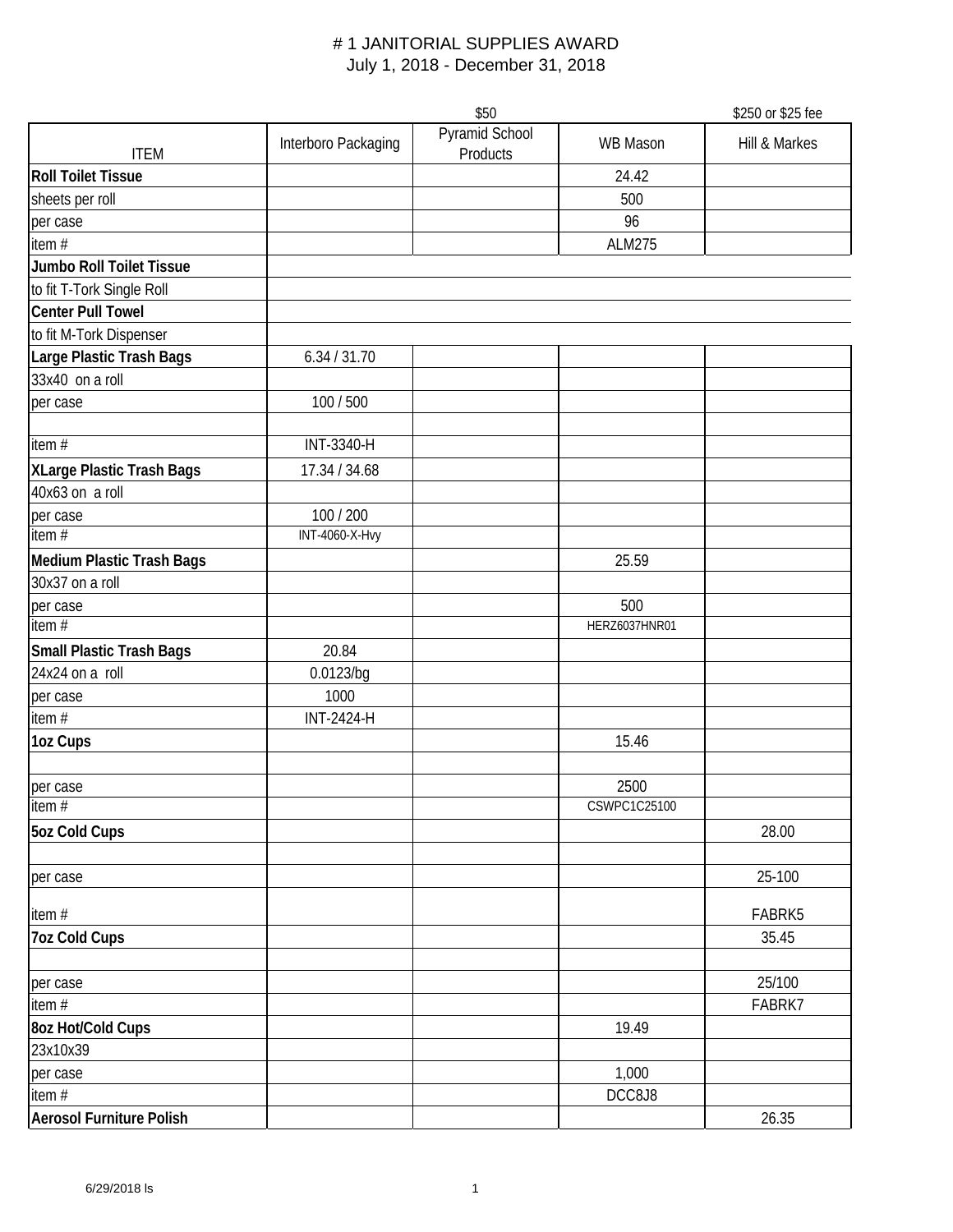| <b>ITEM</b>                                           | Interboro Packaging | Pyramid School<br>Products | <b>WB Mason</b>   | Hill & Markes |
|-------------------------------------------------------|---------------------|----------------------------|-------------------|---------------|
| Pledge or equal                                       |                     |                            |                   | Claire*       |
| per case                                              |                     |                            |                   | 12/17 oz      |
| item#                                                 |                     |                            |                   | CLRCS232      |
| Multi Surface Dusting & Cleaning                      |                     |                            | 23.36             |               |
| Endust or equal                                       |                     |                            | 9.7 oz            |               |
| per case                                              |                     |                            | 6                 |               |
| item#                                                 |                     |                            | SJN652989         |               |
| <b>Wood Cleaner/Polish</b>                            |                     |                            |                   |               |
| Orange Glo or equal                                   |                     |                            |                   |               |
| per case                                              |                     |                            |                   |               |
| item $#$                                              |                     |                            |                   |               |
| Everyday Cleaner, Hardware &<br><b>Laminate Floor</b> |                     |                            |                   | 16.21         |
| Orange Glo or equal                                   |                     |                            |                   | $AP-7$        |
| per case                                              |                     |                            |                   | 4/gal         |
| item#                                                 |                     |                            |                   | SMZP2666004   |
| <b>Stainless Steel Cleaner</b>                        |                     | 26.29                      |                   |               |
| 16-18 oz                                              |                     | Chase                      |                   |               |
| per case                                              |                     | 12/18 oz                   |                   |               |
| item $#$                                              |                     | 433-4111                   |                   |               |
| Liquid Disinfectant / Cleaner (non-                   |                     |                            |                   |               |
| abrasive)                                             |                     |                            | 37.89             |               |
| Comet or equal                                        |                     |                            | 32 oz             |               |
| per case                                              |                     |                            | 8                 |               |
| item#                                                 |                     |                            | <b>PGC02287CT</b> |               |
| Roll Paper Towel - White                              |                     |                            | 14.39             |               |
|                                                       |                     |                            | 85                |               |
| per case                                              |                     |                            | 30                |               |
| item#                                                 |                     |                            | MRC06350          |               |
| Roll Paper Towel - Brown                              |                     |                            | 14.64             |               |
|                                                       |                     |                            | 800'              |               |
| per case                                              |                     |                            | 6                 |               |
| item $#$                                              |                     |                            | MRCP728N          |               |
| <b>Brawny Paper Towel</b>                             |                     |                            |                   | 46.00         |
|                                                       |                     |                            |                   |               |
| per case                                              |                     |                            |                   | 30/40         |
| item#                                                 |                     |                            |                   | PNG 95028     |
| Ammonia                                               |                     |                            |                   |               |
| per case                                              |                     |                            |                   |               |
| item#                                                 |                     |                            |                   |               |
| <b>Bleach</b>                                         |                     |                            | 13.96             |               |
|                                                       |                     |                            |                   |               |
| per case                                              |                     |                            | $\mathfrak{Z}$    |               |
| item#                                                 |                     |                            | CLO30966CT        |               |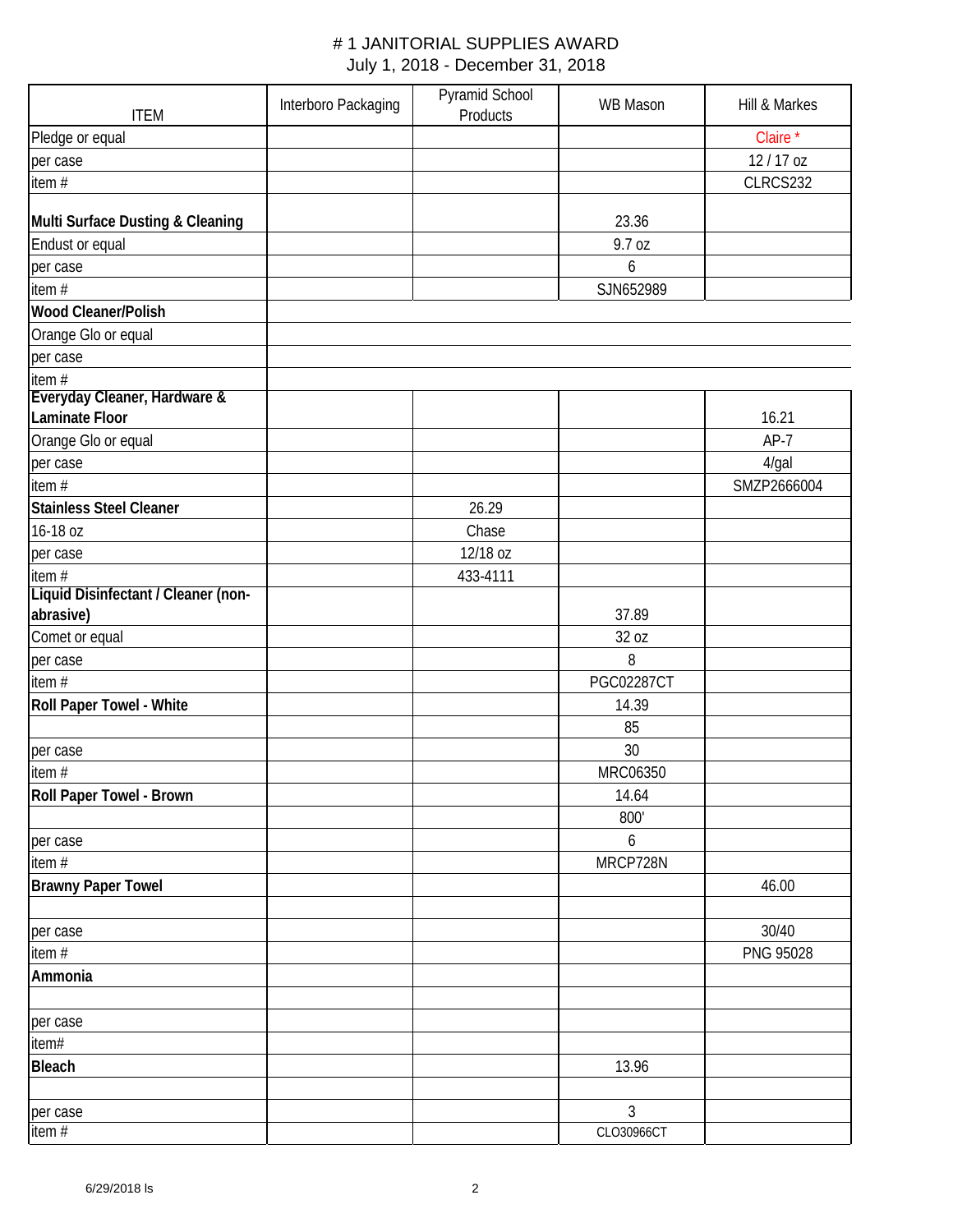| <b>ITEM</b>                    | Interboro Packaging | Pyramid School<br>Products | <b>WB Mason</b>   | Hill & Markes |
|--------------------------------|---------------------|----------------------------|-------------------|---------------|
| Oxiclean                       |                     |                            | 39.45             |               |
| 25 <sub>lb</sub>               |                     |                            | 30 lb             |               |
| per case                       |                     |                            | $\mathbf{1}$      |               |
| item#                          |                     |                            | CDC3320084012     |               |
| Gloves - PF - Vinyl Exam (S)   |                     |                            | 19.30             |               |
| per case                       |                     |                            | 1,000             |               |
| item#                          |                     |                            | <b>CSWVECPFGS</b> |               |
| Gloves - PF - Vinyl Exam (M)   |                     |                            | 19.30             |               |
| per case                       |                     |                            | 1,000             |               |
| item#                          |                     |                            | CSWVECPFGM        |               |
| Gloves - PF - Vinyl Exam (L)   |                     |                            | 19.30             |               |
|                                |                     |                            |                   |               |
| per case                       |                     |                            | 1,000             |               |
| item#                          |                     |                            | CSWVECPFGL        |               |
| Gloves - PF - Vinyl Exam (X-L) |                     |                            | 19.30             |               |
| per case                       |                     |                            | 1,000             |               |
| item#                          |                     |                            | CSWVECPFGXL       |               |
| Gloves - PF - Latex (S)        |                     |                            | 25.50             |               |
|                                |                     |                            |                   |               |
| per case                       |                     |                            | 1,000             |               |
| item#                          |                     |                            | <b>CSWLGPPFGS</b> |               |
| Gloves - PF - Latex (M)        |                     |                            | 25.50             |               |
| per case                       |                     |                            | 1,000             |               |
| item#                          |                     |                            | <b>CSWLGPPFGM</b> |               |
| Gloves - PF - Latex (L)        |                     |                            | 25.50             |               |
| per case                       |                     |                            | 1,000             |               |
| item#                          |                     |                            | CSWLGPPFGL        |               |
| Gloves - PF - Latex (X-L)      |                     |                            | 25.50             |               |
| per case                       |                     |                            | 1,000             |               |
| item#                          |                     |                            | CSWLGPPFGXL       |               |
| Gloves - PF - Nitrile Exam (S) |                     |                            | 28.80             |               |
|                                |                     |                            |                   |               |
| per case                       |                     |                            | 1,000             |               |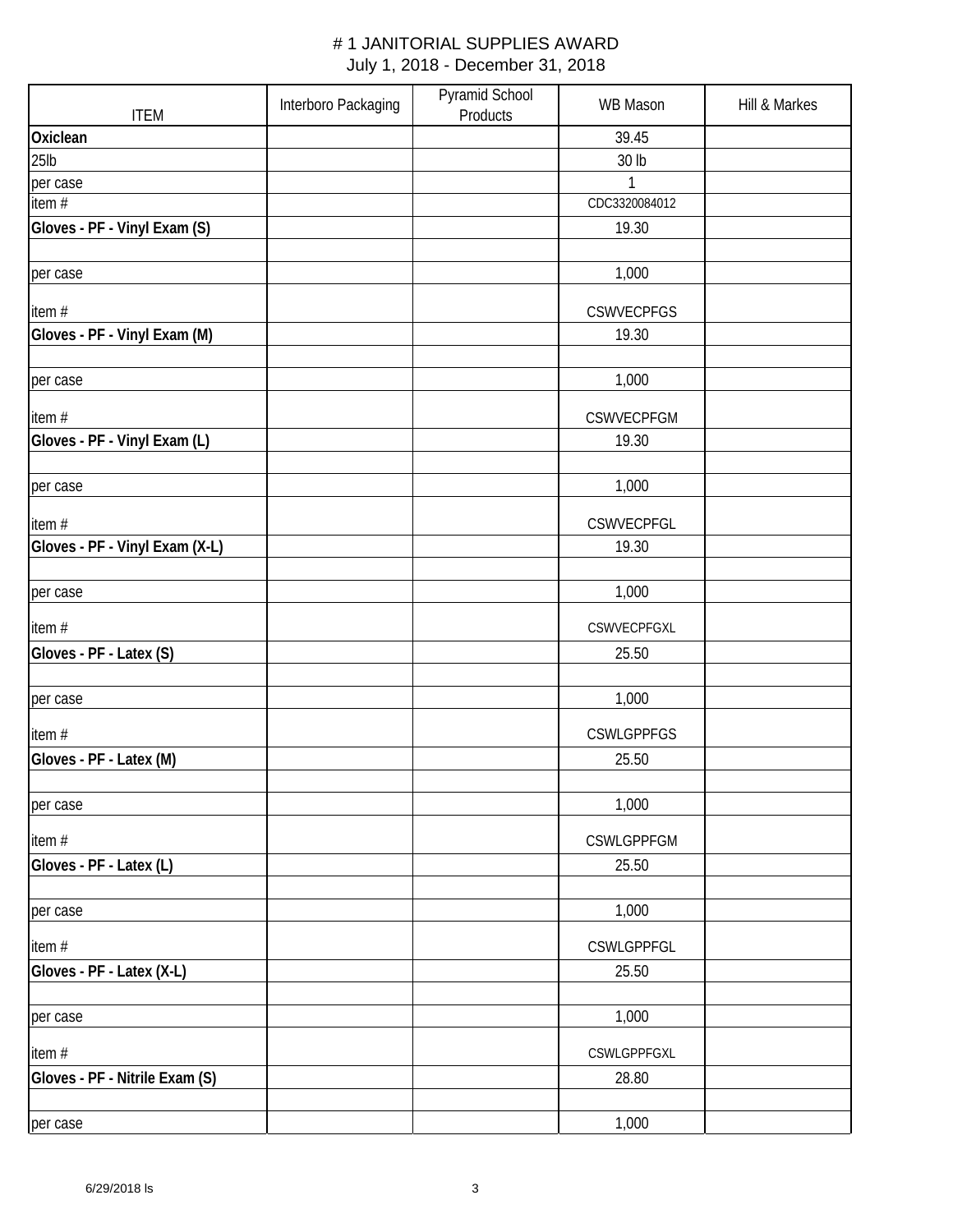| <b>ITEM</b>                       | Interboro Packaging | Pyramid School<br>Products | <b>WB Mason</b>          | Hill & Markes |
|-----------------------------------|---------------------|----------------------------|--------------------------|---------------|
| item#                             |                     |                            | <b>CSWNEBPFGS</b>        |               |
| Gloves - PF - Nitrile Exam (M)    |                     |                            | 28.80                    |               |
|                                   |                     |                            |                          |               |
| per case                          |                     |                            | 1,000                    |               |
| item#                             |                     |                            | CSWNEBPFGM               |               |
| Gloves - PF - Nitrile Exam (L)    |                     |                            | 28.80                    |               |
|                                   |                     |                            |                          |               |
| per case                          |                     |                            | 1,000                    |               |
| item#                             |                     |                            | <b>CSWNEBPFGL</b>        |               |
| Gloves - PF - Nitrile Exam (X-L)  |                     |                            | 28.80                    |               |
| per case                          |                     |                            | 1,000                    |               |
|                                   |                     |                            |                          |               |
| item#                             |                     |                            | CSWNEBPFGXL              |               |
| Plunger                           |                     |                            | 2.54                     |               |
| per case                          |                     |                            | ea                       |               |
| item#                             |                     |                            | BBP510106                |               |
| Toilet Brush w/Holder             |                     | 1.77                       |                          |               |
|                                   |                     |                            |                          |               |
| per case                          |                     | ea                         |                          |               |
|                                   |                     | Rubbermaid 6310 &          |                          |               |
| item#                             |                     | 6311                       |                          |               |
| Brooms, Corn Maid                 |                     | 2.42                       |                          |               |
|                                   |                     | 36"                        |                          |               |
| per case<br>item#                 |                     | ea<br>534                  |                          |               |
|                                   |                     |                            |                          |               |
| Brooms, Angled, 12" Polypropylene |                     |                            |                          |               |
| Bristle, w/Vinyl Coated Handle    |                     | 3.69                       |                          |               |
| per case                          |                     | ea                         |                          |               |
| item#                             |                     | <b>BR1024MH</b>            |                          |               |
| Push Broom w/Non-Wood Handle -    |                     |                            |                          |               |
| 2' wide                           |                     |                            | 14.74                    |               |
| per case                          |                     |                            | ea                       |               |
| item#                             |                     |                            | BBP100324 &<br>BBP140860 |               |
| Push Broom w/Non-Wood Handle -    |                     |                            |                          |               |
| 4' wide                           |                     | 19.99                      |                          |               |
|                                   |                     | 3' wide                    |                          |               |
| per case                          |                     | ea                         |                          |               |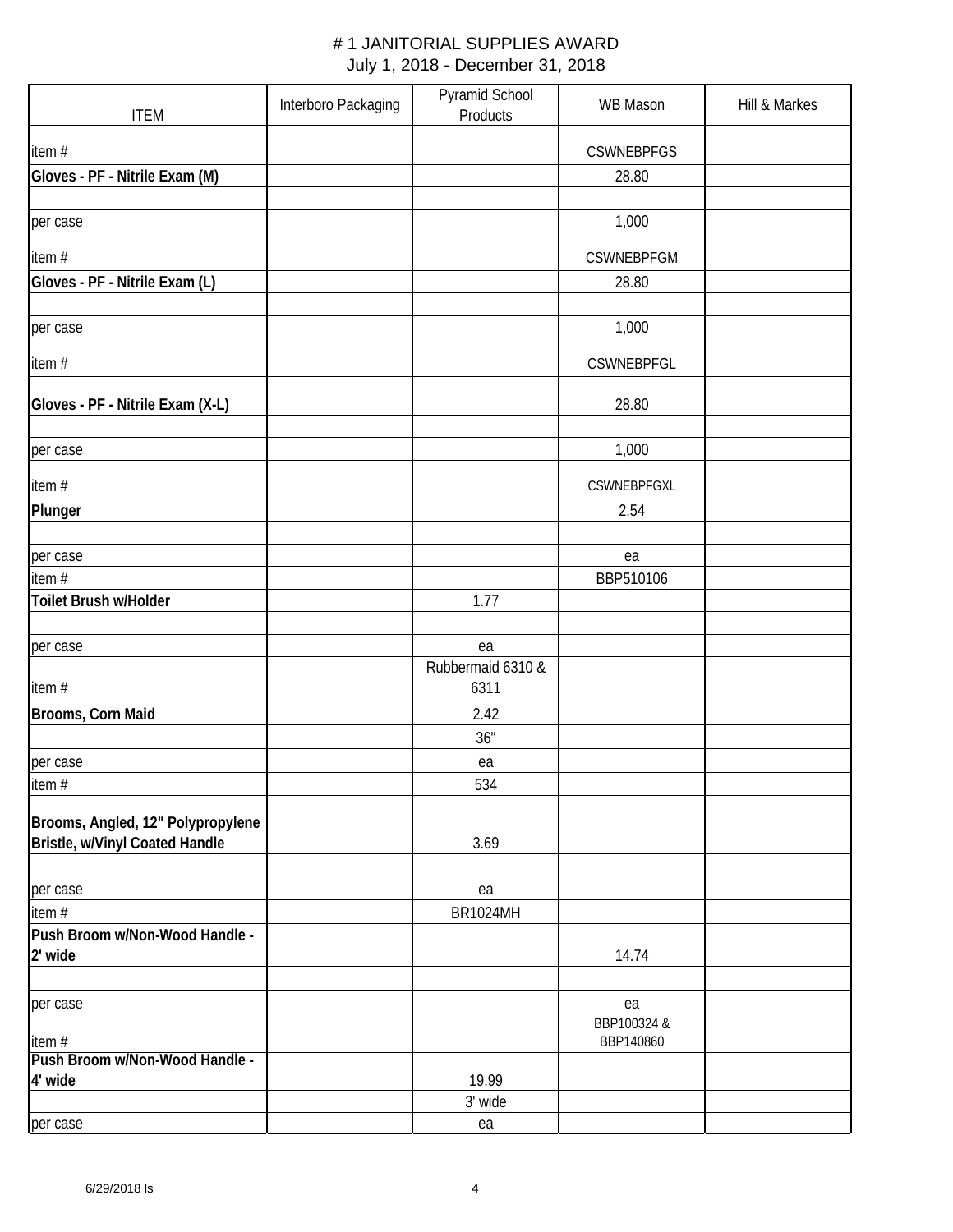| <b>ITEM</b>                        | Interboro Packaging | Pyramid School<br>Products | <b>WB Mason</b>   | Hill & Markes      |
|------------------------------------|---------------------|----------------------------|-------------------|--------------------|
| item#                              |                     | BH11009 & M106060          |                   |                    |
| <b>Air Deodorizer</b>              |                     |                            |                   |                    |
|                                    |                     |                            | 21.88             |                    |
| per case                           |                     |                            | 12                |                    |
| item#                              |                     |                            | BCC2351200        |                    |
| Air Freshener - 9.7 oz Febreze Air |                     |                            |                   |                    |
| Effects or equal                   |                     |                            | 18.10             |                    |
|                                    |                     |                            | 9.7 oz            |                    |
| per case                           |                     |                            | 6                 |                    |
| item#                              |                     |                            | <b>PGC97565CT</b> |                    |
| <b>Spray Disinfectant</b>          |                     |                            |                   | 20.79              |
| 6.5 oz                             |                     |                            |                   | Claire             |
| per case                           |                     |                            |                   | 12/15.5 oz         |
| item#                              |                     |                            |                   | CLRCS238           |
| Odor Obsorbing Gel - 8 oz Natural  |                     |                            |                   |                    |
| Magic or equal                     |                     |                            | 4.16              |                    |
|                                    |                     |                            |                   |                    |
| per case                           |                     |                            | $\mathbf{1}$      |                    |
| item $#$                           |                     |                            | <b>DEL1011EA</b>  |                    |
| <b>Universal Telescopic Window</b> |                     |                            |                   |                    |
| Squeegee Pole                      |                     |                            |                   | 30.75              |
| 4-8' extension                     |                     |                            |                   |                    |
| per case                           |                     |                            |                   | ea                 |
| item $#$                           |                     |                            |                   | UNGEP24R           |
| <b>Bi-Level Deck Scrub Brush</b>   |                     |                            |                   | 5.78               |
|                                    |                     |                            |                   |                    |
| per case                           |                     |                            |                   | ea                 |
| item#                              |                     |                            |                   | OCD27190 & RUB6361 |
| 8oz Mop Head                       |                     | 34.68                      |                   |                    |
|                                    |                     | rayon                      |                   |                    |
| per case                           |                     | 12                         |                   |                    |
|                                    |                     |                            |                   |                    |
| item#                              |                     | LM203MCSNB                 |                   |                    |
| 16oz Mop Head                      |                     |                            | 17.36             |                    |
| per case                           |                     |                            | 12                |                    |
| item#                              |                     |                            | SLD4600240        |                    |
| 20oz Mop Head                      |                     |                            | 22.02             |                    |
|                                    |                     |                            |                   |                    |
| per case                           |                     |                            | 12                |                    |
| item $#$                           |                     |                            | SLD4600480        |                    |
| Cotton Wall Mop Pad - 5"x8 1/2" -  |                     |                            |                   |                    |
| Geerpes 9502 or equal              |                     | 10.89                      |                   |                    |
|                                    |                     | ea                         |                   |                    |
| per case                           |                     | 12 min order               |                   |                    |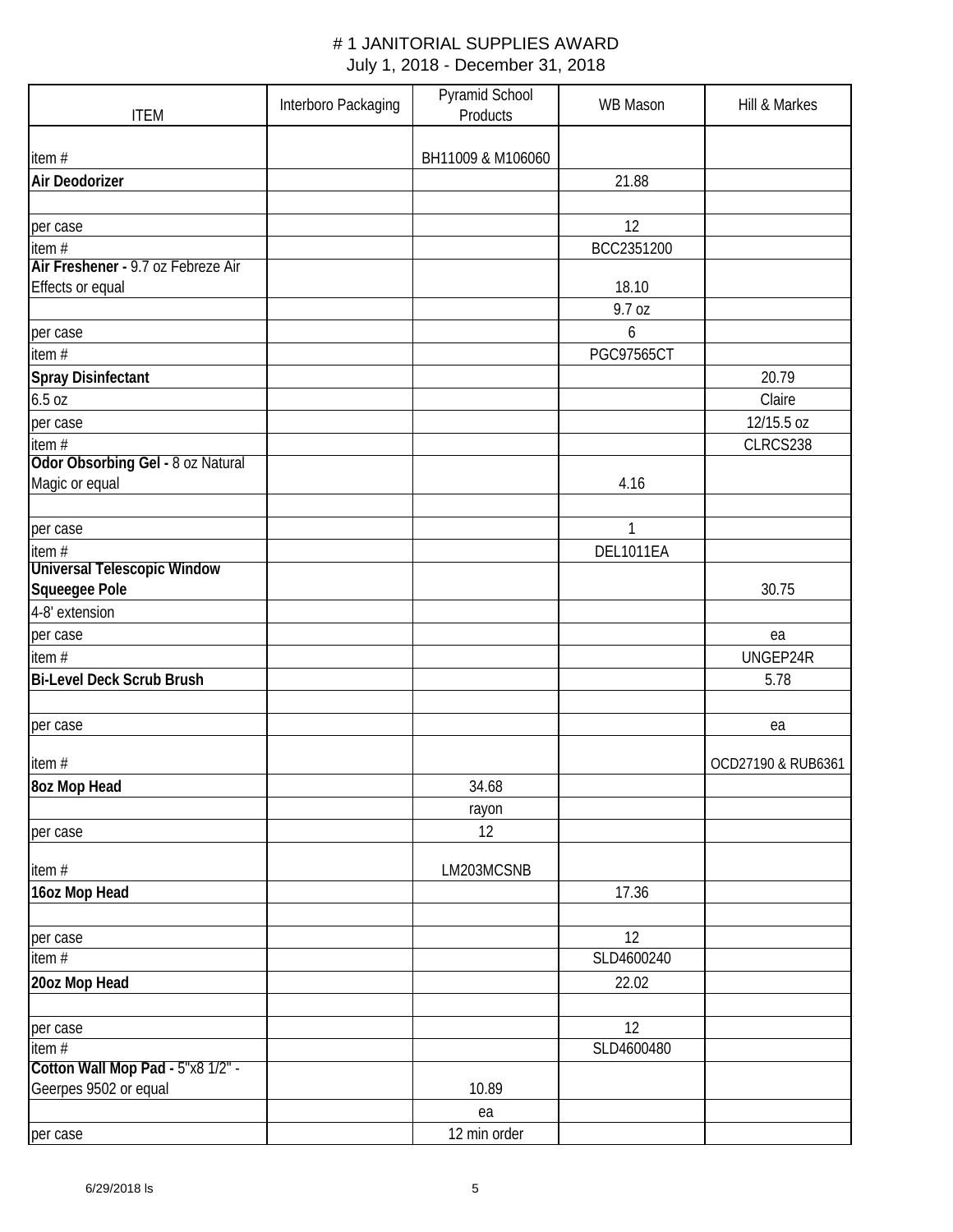| <b>ITEM</b>                                  | Interboro Packaging | Pyramid School<br>Products | <b>WB Mason</b> | Hill & Markes |
|----------------------------------------------|---------------------|----------------------------|-----------------|---------------|
| item#                                        |                     | 9502                       |                 |               |
| Microfiber Wall Wash Mop Pad -               |                     |                            |                 |               |
| 5"x10 1/2"                                   |                     |                            |                 | 44.30         |
|                                              |                     |                            |                 | 9"            |
| per case                                     |                     |                            |                 | 12            |
| item#                                        |                     |                            |                 | TUWMMS9GWL    |
| Handle for above Microfiber Wall<br>Wash Mop |                     |                            |                 | 44.70         |
|                                              |                     |                            |                 | $2-3$ wks     |
| per case                                     |                     |                            |                 | 6             |
| item $#$                                     |                     |                            |                 | TUWPTZ9       |
| Wet Mop - Heavy Duty - Washable - 4          |                     |                            |                 |               |
| ply - 8 oz                                   |                     | 2.82                       |                 |               |
|                                              |                     |                            |                 |               |
| per case                                     |                     | ea                         |                 |               |
|                                              |                     |                            |                 |               |
| item#<br>Wet Mop - Heavy Duty - Washable - 4 |                     | ASB1SB                     |                 |               |
| ply - 12 oz                                  |                     |                            |                 | 8.68          |
|                                              |                     |                            |                 |               |
| per case                                     |                     |                            |                 | 3             |
| item#                                        |                     |                            |                 | TUWDOL125PK3  |
| Wet Mop - Heavy Duty - Washable - 4          |                     |                            |                 |               |
| ply - 16 oz                                  |                     |                            |                 | 9.43          |
|                                              |                     |                            |                 |               |
| per case                                     |                     |                            |                 | 3             |
| item#                                        |                     |                            |                 | TUWDOL165PK3  |
| <b>Commercial Rectangle Down Press</b>       |                     |                            |                 |               |
| Mop Bucket w/Wringer                         |                     |                            | 37.85           |               |
| 20 qt                                        |                     |                            |                 |               |
| per case                                     |                     |                            | ea              |               |
|                                              |                     |                            |                 |               |
| item#                                        |                     |                            | RCP757788YW     |               |
| Side Press Mop Bucket w/Wringer              |                     | 41.98                      |                 |               |
| $26$ qt                                      |                     | Rubbermaid                 |                 |               |
| per case                                     |                     | ea                         |                 |               |
| item #                                       |                     | FG758088YEL                |                 |               |
| Murphy's Oil                                 |                     |                            |                 | 52.00         |
|                                              |                     |                            |                 | gal           |
| per case                                     |                     |                            |                 | 4             |
| item#                                        |                     |                            |                 | CPL1103       |
| Bully creme cleanser -qt                     |                     |                            |                 | 20.33         |
|                                              |                     |                            |                 | 32 oz         |
| per case                                     |                     |                            |                 | 12            |
| item#                                        |                     |                            |                 | SMZG1325012   |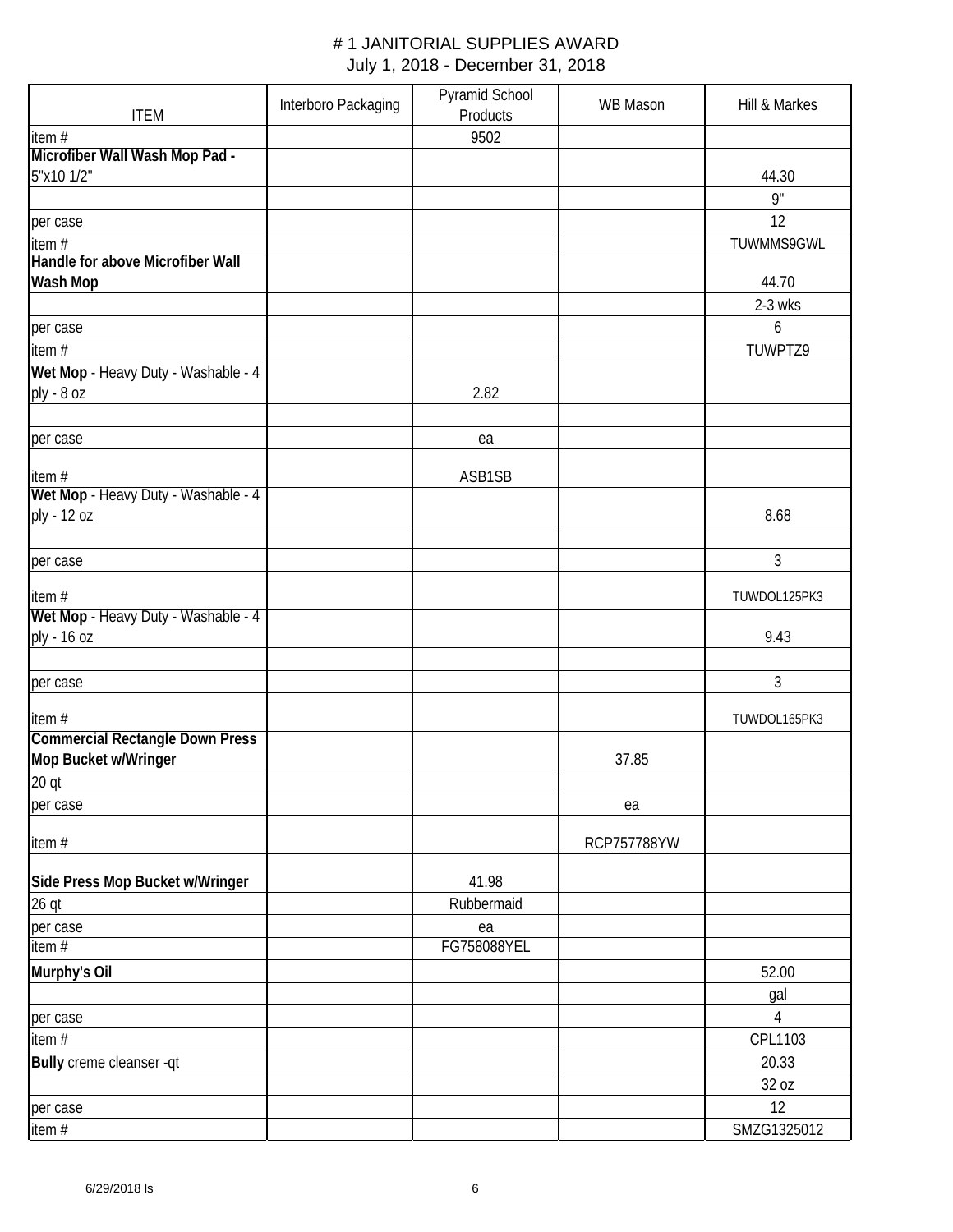| <b>ITEM</b>                       | Interboro Packaging | Pyramid School<br>Products | <b>WB Mason</b> | Hill & Markes  |
|-----------------------------------|---------------------|----------------------------|-----------------|----------------|
| Digest - gal or equal             |                     |                            |                 | 25.40          |
|                                   |                     |                            |                 |                |
| per case                          |                     |                            |                 | 4 gal          |
| item#                             |                     |                            |                 | SMZD0860004    |
| Powder Cleaner                    |                     |                            | 15.87           |                |
| Comet or equal                    |                     |                            |                 |                |
| per case                          |                     |                            | 24/20 oz        |                |
| item $#$                          |                     |                            | CALICCP752088   |                |
| Simple Green - gal or equal       |                     |                            | 55.61           |                |
| Sample & Specs                    |                     |                            | gal             |                |
| per case                          |                     |                            | 6               |                |
| item#                             |                     |                            | SMP13005CT      |                |
| Bissell - Carpet Shampoo or equal |                     |                            |                 | 20.35          |
| Sample & Specs                    |                     |                            |                 | Pickup         |
| per case                          |                     |                            |                 | 4/gal          |
| item#                             |                     |                            |                 | SMZP2669004    |
| 32oz Spray Bottles                |                     | 0.39                       |                 |                |
|                                   |                     |                            |                 |                |
| per case                          |                     | ea                         |                 |                |
| item#                             |                     | 5032WG                     |                 |                |
| <b>Trigger Sprayers</b>           |                     | 0.37                       |                 |                |
|                                   |                     |                            |                 |                |
| per case                          |                     | ea                         |                 |                |
| item#                             |                     | 4902                       |                 |                |
| <b>Mop Handles</b>                |                     | 4.92                       | 4.92            |                |
|                                   |                     |                            |                 |                |
| per case                          |                     | ea                         | ea              |                |
| item#                             |                     | 01203NB                    | <b>BWK620</b>   |                |
| <b>Floor Wax</b>                  |                     |                            | 43.79           |                |
|                                   |                     |                            |                 |                |
| per case                          |                     |                            | 5 gal           |                |
| item#                             |                     |                            | CALISZCS0740005 |                |
| <b>Floor Stripper</b>             |                     |                            |                 | 30.70          |
|                                   |                     |                            |                 | 2-3 weeks      |
| per case                          |                     |                            |                 | 5 gal          |
| item#                             |                     |                            |                 | SMZR3025005    |
| <b>Floor Finish</b>               |                     |                            |                 | 45.30          |
|                                   |                     |                            |                 | 2-3 weeks      |
| per case                          |                     |                            |                 | 5 gal          |
| item#                             |                     |                            |                 | SMZCS0740005   |
| Cleaner / Degreaser               |                     |                            |                 | 16.40          |
| Simonize AP7                      |                     |                            |                 | gal            |
| per case                          |                     |                            |                 | $\overline{4}$ |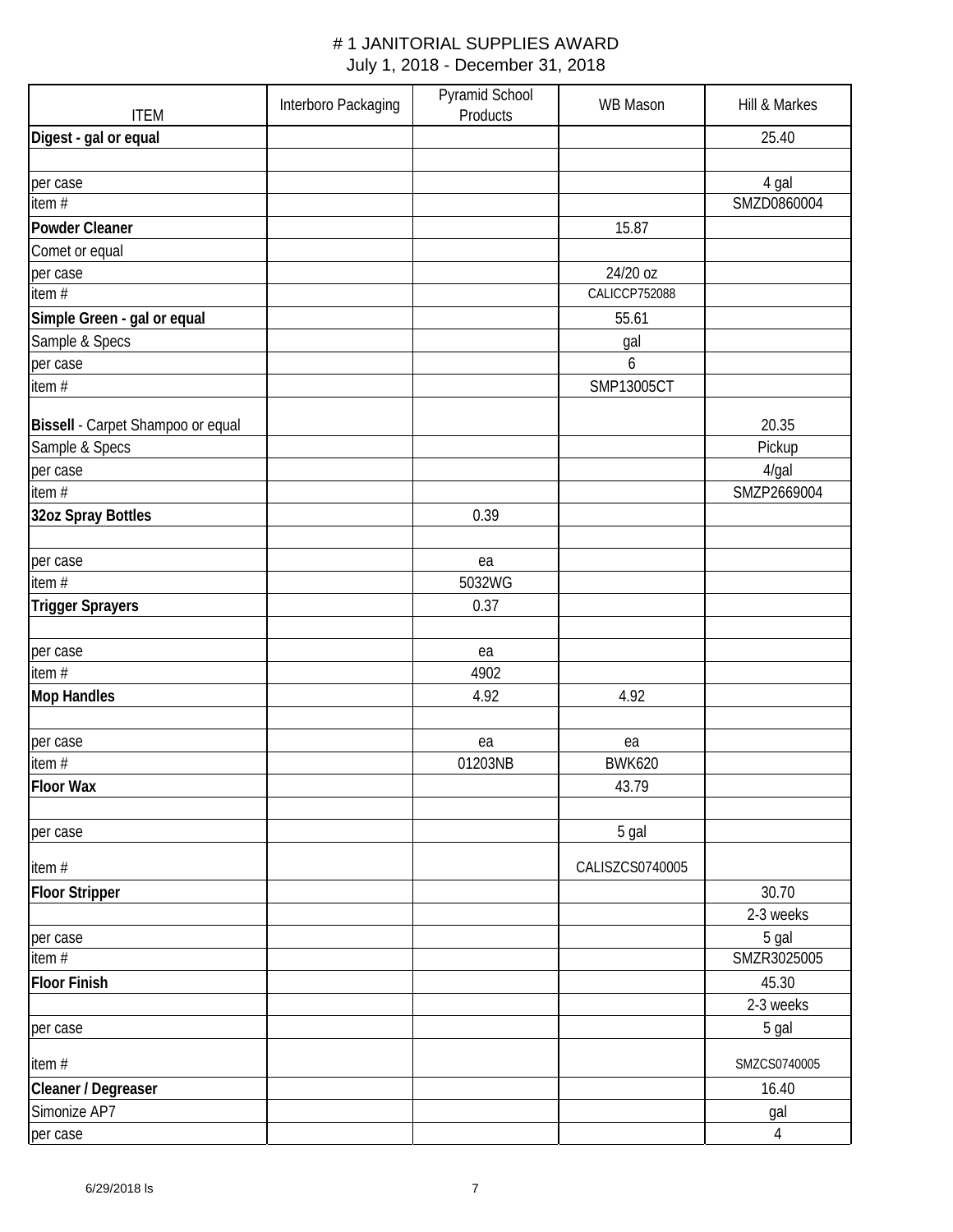| <b>ITEM</b>                             | Interboro Packaging | Pyramid School<br>Products | <b>WB Mason</b> | Hill & Markes    |
|-----------------------------------------|---------------------|----------------------------|-----------------|------------------|
| item $#$                                |                     |                            |                 | SMZP2666004      |
| Cleaner / Degreaser                     |                     |                            |                 | 19.46            |
| Simonize Strike Force                   |                     |                            |                 | qt               |
| per case                                |                     |                            |                 | 12               |
| item $#$                                |                     |                            |                 | SMZC0595012      |
| <b>GOJO Liquid Hand Soap</b>            |                     |                            |                 | 40.71            |
| 2L-2217                                 |                     |                            |                 | 2000ml           |
| per case                                |                     |                            |                 | 4                |
| item $#$                                |                     |                            |                 | GJ221704         |
| Dispenser for 2217                      |                     |                            |                 | $\boldsymbol{0}$ |
|                                         |                     |                            |                 |                  |
| per case                                |                     |                            |                 | 8/cs             |
| item#                                   |                     |                            |                 | GJ223008         |
| <b>Liquid Hand Soap</b>                 |                     |                            |                 | 17.40            |
|                                         |                     |                            |                 | gal              |
| per case                                |                     |                            |                 | 4                |
| item#                                   |                     |                            |                 | SMZCS025004      |
| <b>Hand Sanitizers</b>                  |                     |                            |                 | 44.97            |
| Purell 9656/9657                        |                     |                            |                 | 800ml            |
| per case                                |                     |                            |                 | 6                |
| item $#$                                |                     |                            |                 | GJ965606         |
| <b>Hand Sanitizers Foam</b>             |                     |                            |                 | 50.63            |
| 5392                                    |                     |                            |                 | 1200ml           |
| per case                                |                     |                            |                 | $\overline{2}$   |
| item#                                   |                     |                            |                 | GJ539202         |
| Liquid (HE) Laundry Detergent - 100     |                     |                            |                 |                  |
| 0Z                                      |                     |                            |                 | 19.71            |
|                                         |                     |                            |                 | Simonize         |
| per case                                |                     |                            |                 | 4/gal            |
| item#                                   |                     |                            |                 | SMZW420004       |
| Type U - Prolux Vacuum Bags             |                     |                            | 49.05           |                  |
|                                         |                     |                            |                 |                  |
| per case                                |                     |                            | 100             |                  |
| item#                                   |                     |                            | APCJANELU2      |                  |
|                                         |                     |                            |                 |                  |
| Mighty Mite Type MM Vacuum Bags         |                     |                            | 8.96            |                  |
|                                         |                     |                            |                 |                  |
| per case                                |                     |                            | 18              |                  |
| item#<br>Sanitaire Vacuum Bags - UP 1 - |                     |                            | EUR60295C6      |                  |
| 9100, C4900                             |                     |                            |                 |                  |
| Sanitaire Vacuum Bags - SD -            |                     |                            |                 |                  |
| P1/6600                                 |                     |                            | 41.95           |                  |
|                                         |                     |                            |                 |                  |
| per case                                |                     |                            | 50              |                  |
| item#                                   |                     |                            | EUR63262B10CT   |                  |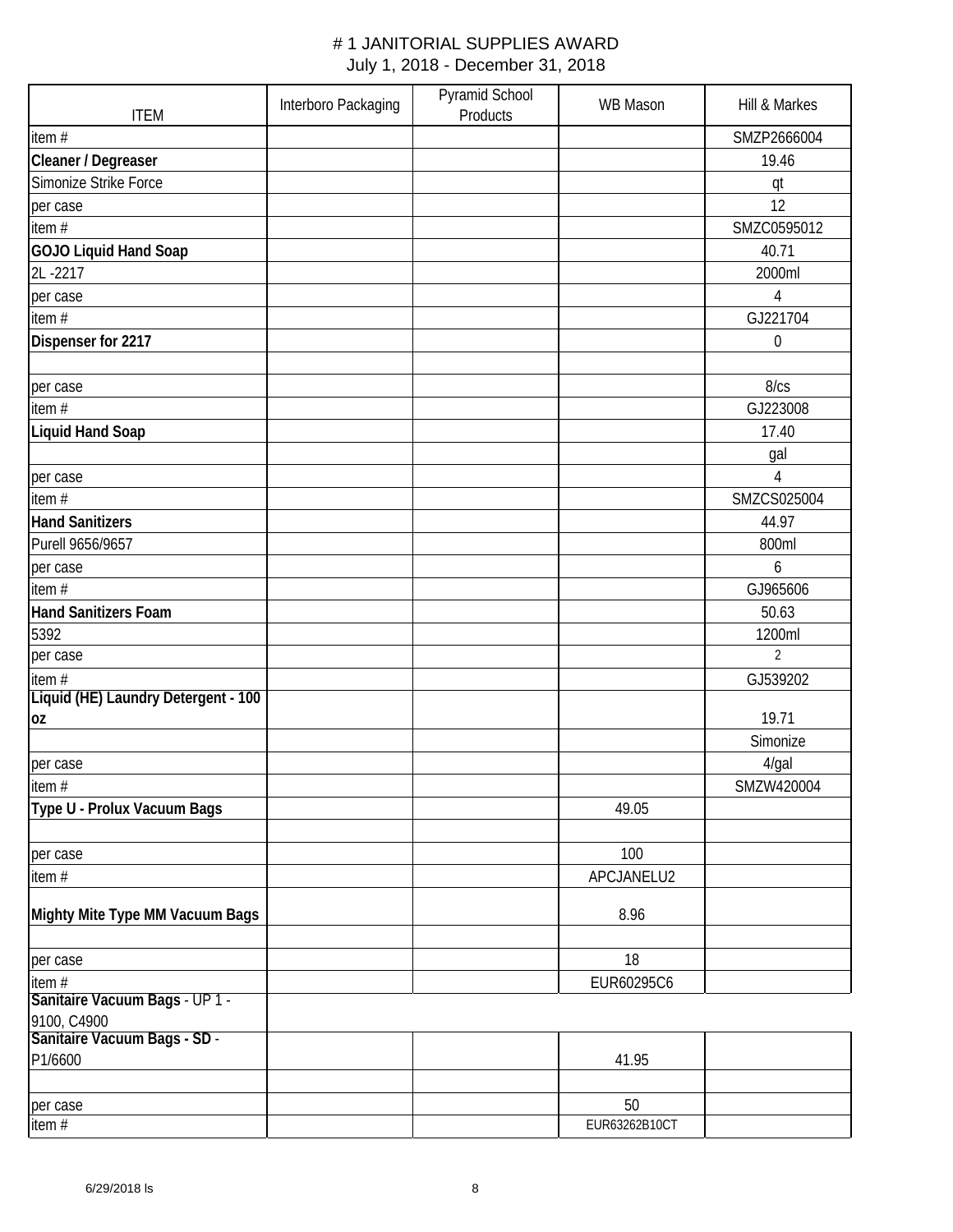| <b>ITEM</b>                            | Interboro Packaging | Pyramid School<br>Products | <b>WB Mason</b> | Hill & Markes     |
|----------------------------------------|---------------------|----------------------------|-----------------|-------------------|
| Vacuum Cleaner Scent Tabs - Style      |                     |                            |                 |                   |
| 515                                    |                     |                            |                 | 72.15             |
|                                        |                     |                            |                 |                   |
| per case                               |                     |                            |                 | 8/12              |
| item#                                  |                     |                            |                 | <b>NILAS00305</b> |
| Ecolab TriStar Flexylight              |                     |                            |                 | 117.89            |
| #16326                                 |                     |                            |                 |                   |
| per case                               |                     |                            |                 | 5 gal             |
| item#                                  |                     |                            |                 | ECO6116326        |
| <b>Ecolab Neutral Floor Cleaner</b>    |                     |                            |                 | 56.60             |
| #6100035                               |                     |                            |                 | 2 liter           |
| per case                               |                     |                            |                 | 2                 |
| item#                                  |                     |                            |                 | ECO6100035        |
| <b>Ecolab Heavy Duty Bathroom</b>      |                     |                            |                 |                   |
| <b>Cleaner Disinfectant</b>            |                     |                            |                 | 82.17             |
| #10158                                 |                     |                            |                 | 2 liter           |
| per case                               |                     |                            |                 | 2                 |
| item#                                  |                     |                            |                 | ECO6110158        |
| Ecolab Orange Force                    |                     |                            |                 | 56.48             |
| #21038                                 |                     |                            |                 | 2 liter           |
| per case                               |                     |                            |                 | 2                 |
| item#                                  |                     |                            |                 | ECO6121038        |
| <b>Ecolab Revitalize Encapsulation</b> |                     |                            |                 |                   |
| <b>Carpet Cleaner</b>                  |                     |                            |                 | 92.22             |
| #61495099                              |                     |                            |                 | 2-3 week          |
| per case                               |                     |                            |                 | $4$ /gal          |
| item $#$                               |                     |                            |                 | ECO6195099        |
| <b>Ecolab Solid Surge Plus</b>         |                     |                            |                 | 192.89            |
| #17905                                 |                     |                            |                 | 9#                |
| per case                               |                     |                            |                 | 4                 |
| item#                                  |                     |                            |                 | ECO6117905        |
| Ecolab All Purpose Cleaner             |                     |                            |                 | 141.03            |
| #14205                                 |                     |                            |                 | 2 liter           |
| per case                               |                     |                            |                 | $\overline{2}$    |
| item#                                  |                     |                            |                 | ECO6100912        |
| <b>Ecolab Solid Navisoft</b>           |                     |                            |                 | 119.49            |
| #16001                                 |                     |                            |                 | 6#                |
| per case                               |                     |                            |                 | 2                 |
| item#                                  |                     |                            |                 | ECO6116001        |
| Ecolab Stain Away                      |                     |                            |                 | 52.92             |
| #13649                                 |                     |                            |                 | 4#                |
| per case                               |                     |                            |                 | 2                 |
| item#                                  |                     |                            |                 | ECO6113649        |
| Disposable Multipurpose Rags           |                     |                            |                 | 34.93             |
|                                        |                     |                            |                 |                   |
| per case                               |                     |                            |                 | 800/bx            |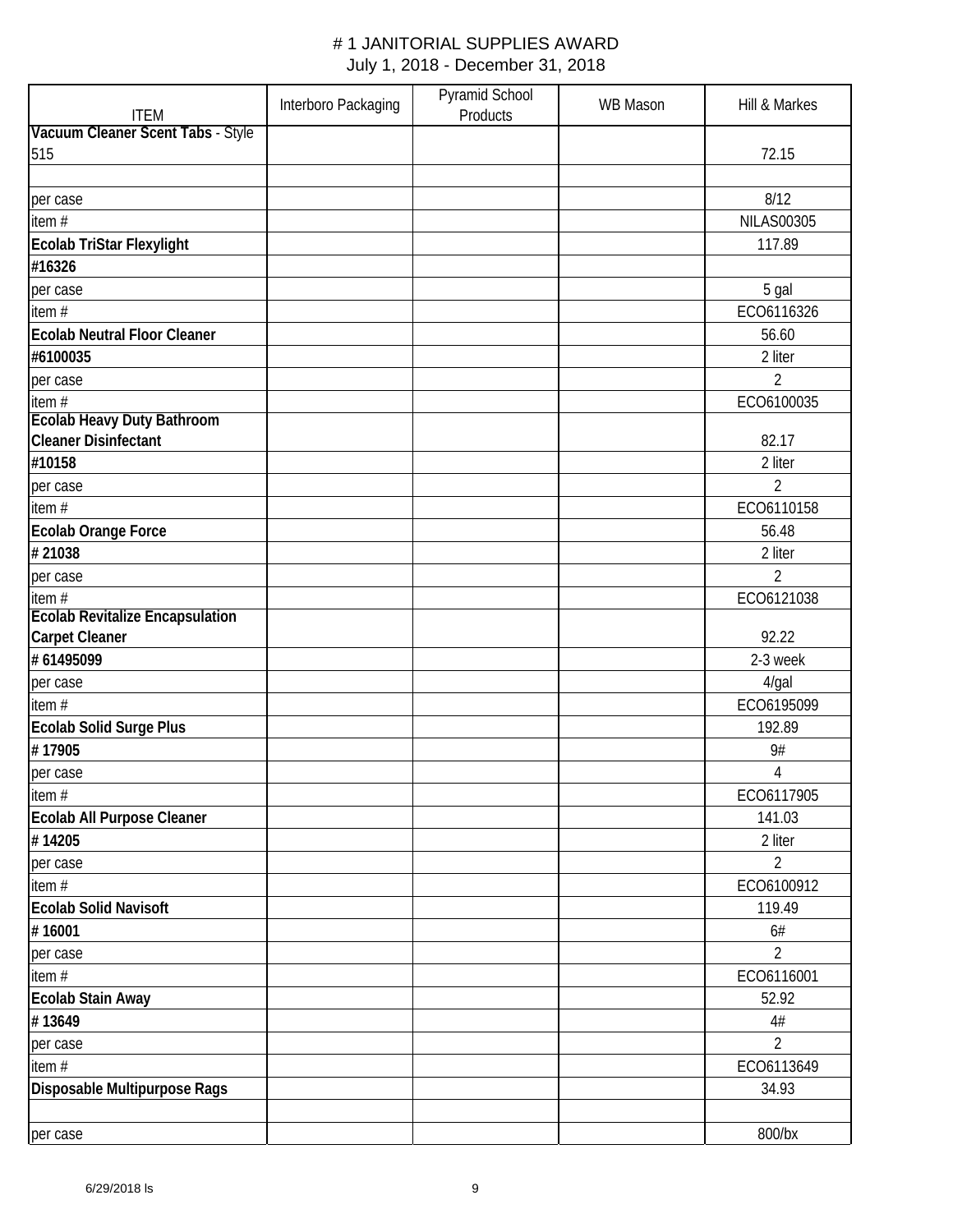| <b>ITEM</b>                          | Interboro Packaging | Pyramid School<br>Products | <b>WB Mason</b> | Hill & Markes    |
|--------------------------------------|---------------------|----------------------------|-----------------|------------------|
| item#                                |                     |                            |                 | KIM05800         |
| Shop Rags - 100% cotton              |                     |                            |                 | 38.75            |
|                                      |                     |                            |                 | 25#              |
| per case                             |                     |                            |                 | c 180/cs         |
| item#                                |                     |                            |                 | HSP34025         |
| <b>Terry Cloth Rags</b>              |                     |                            |                 | 39.75            |
| 14 x 14                              |                     |                            |                 | $25#$ box        |
| per case                             |                     |                            |                 |                  |
| item $#$                             |                     |                            |                 | HSP53425         |
| <b>General Purpose Scouring Pad</b>  |                     |                            | 1.75            |                  |
| 6" x 9"                              |                     |                            |                 |                  |
| per case                             |                     |                            | 10              |                  |
| item#                                |                     |                            | BSDJAN3096      |                  |
| <b>Glass Cleaner</b>                 |                     |                            | 13.84           |                  |
|                                      |                     |                            |                 |                  |
| per case                             |                     |                            | $\overline{4}$  |                  |
| item#                                |                     |                            | CALISZB0400004  |                  |
|                                      |                     |                            |                 |                  |
| Revitalize Miracle Spotter w/sprayer |                     |                            |                 | 185.47           |
| #14511                               |                     |                            |                 | $2-3$ wk         |
| per case                             |                     |                            |                 | 4/22 oz          |
| item#                                |                     |                            |                 | ECO6101125       |
| <b>Antibacterial Foam Soap</b>       |                     |                            |                 | 39.18            |
| 1250ml                               |                     |                            |                 | 1250 ml          |
| per case                             |                     |                            |                 | 3                |
| item #                               |                     |                            |                 | GJE5162EXL       |
| Antibacterial Foam Soap Dispenser -  |                     |                            |                 |                  |
| 1250ml                               |                     |                            |                 | $\boldsymbol{0}$ |
|                                      |                     |                            |                 |                  |
| per case                             |                     |                            |                 | ea               |
| item#                                |                     |                            |                 | GJ515506EXL      |
| Snapback Spray Buff Floor Cleaner    |                     |                            |                 | 33.85            |
|                                      |                     |                            |                 | Pioneer          |
| per case                             |                     |                            |                 | 4/1.06 gal       |
| item#                                |                     |                            |                 | PIO211MPE        |
| MPC All-Surf All Purpose Cleaner or  |                     |                            |                 |                  |
| equal                                |                     |                            |                 | 16.21            |
|                                      |                     |                            |                 | $AP-7$           |
| per case                             |                     |                            |                 | 4/gal            |
| item $#$                             |                     |                            |                 | SMZP2666004      |
| Simonize Freedom Bowl Cleaner - 4    |                     |                            |                 |                  |
| gal or equal                         |                     |                            |                 | 15.10            |
|                                      |                     |                            |                 | qt               |
| per case                             |                     |                            |                 | 12               |
| item#                                |                     |                            |                 | SMZF1231012      |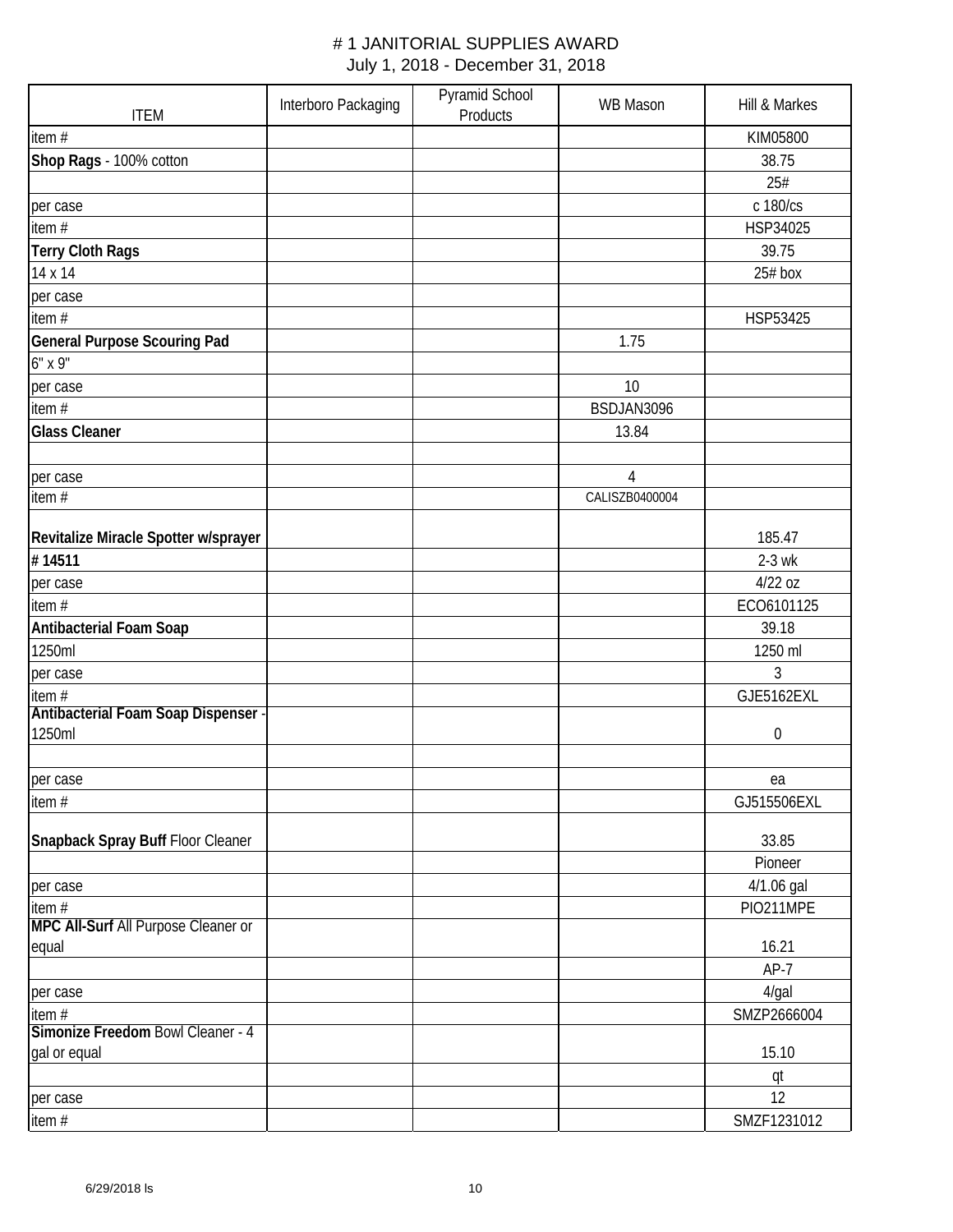| <b>ITEM</b>                                    | Interboro Packaging | Pyramid School<br>Products | <b>WB Mason</b> | Hill & Markes        |
|------------------------------------------------|---------------------|----------------------------|-----------------|----------------------|
| <b>White Distilled Vinegar</b>                 |                     |                            | 10.09           |                      |
|                                                |                     |                            |                 |                      |
| per case                                       |                     |                            | 4 gal           |                      |
| item#                                          |                     |                            | OFX00212        |                      |
| Magic Erasers (Mr. Clean) or equal             |                     |                            | 6.29            |                      |
| per case                                       |                     |                            | 10              |                      |
| item $#$                                       |                     |                            | BWK400BX        |                      |
| <b>Lint Rollers</b>                            |                     |                            |                 |                      |
| per case                                       |                     |                            |                 |                      |
| item#                                          |                     |                            |                 |                      |
| <b>Enmotion Towels</b>                         |                     |                            | 44.02           |                      |
| <b>Brown</b>                                   |                     |                            | 800'            |                      |
| per case                                       |                     |                            | $\overline{6}$  |                      |
| item#                                          |                     |                            | GPC89480        |                      |
| <b>Enmotion Towels</b>                         |                     |                            | 46.17           |                      |
| White                                          |                     |                            | 800'            |                      |
| per case                                       |                     |                            | $\overline{6}$  |                      |
| item#                                          |                     |                            | GPC89460        |                      |
| <b>Sanitary Napkin Receptacle</b>              |                     |                            |                 | 12.15                |
| 10x7x3                                         |                     |                            |                 |                      |
| per case                                       |                     |                            |                 | 1                    |
| item#                                          |                     |                            |                 | <b>IMP1102</b>       |
| Sanitary Napkin Receptacle Liner               |                     |                            |                 | 12.18                |
| 10x7x3                                         |                     |                            |                 |                      |
| per case                                       |                     |                            |                 | 500/cs               |
| item $#$                                       |                     |                            |                 | <b>HSP260</b>        |
| MINIMUM ORDER TO AVOID<br><b>SHIPPING FEES</b> |                     | \$75                       |                 | \$250 or \$25.00 fee |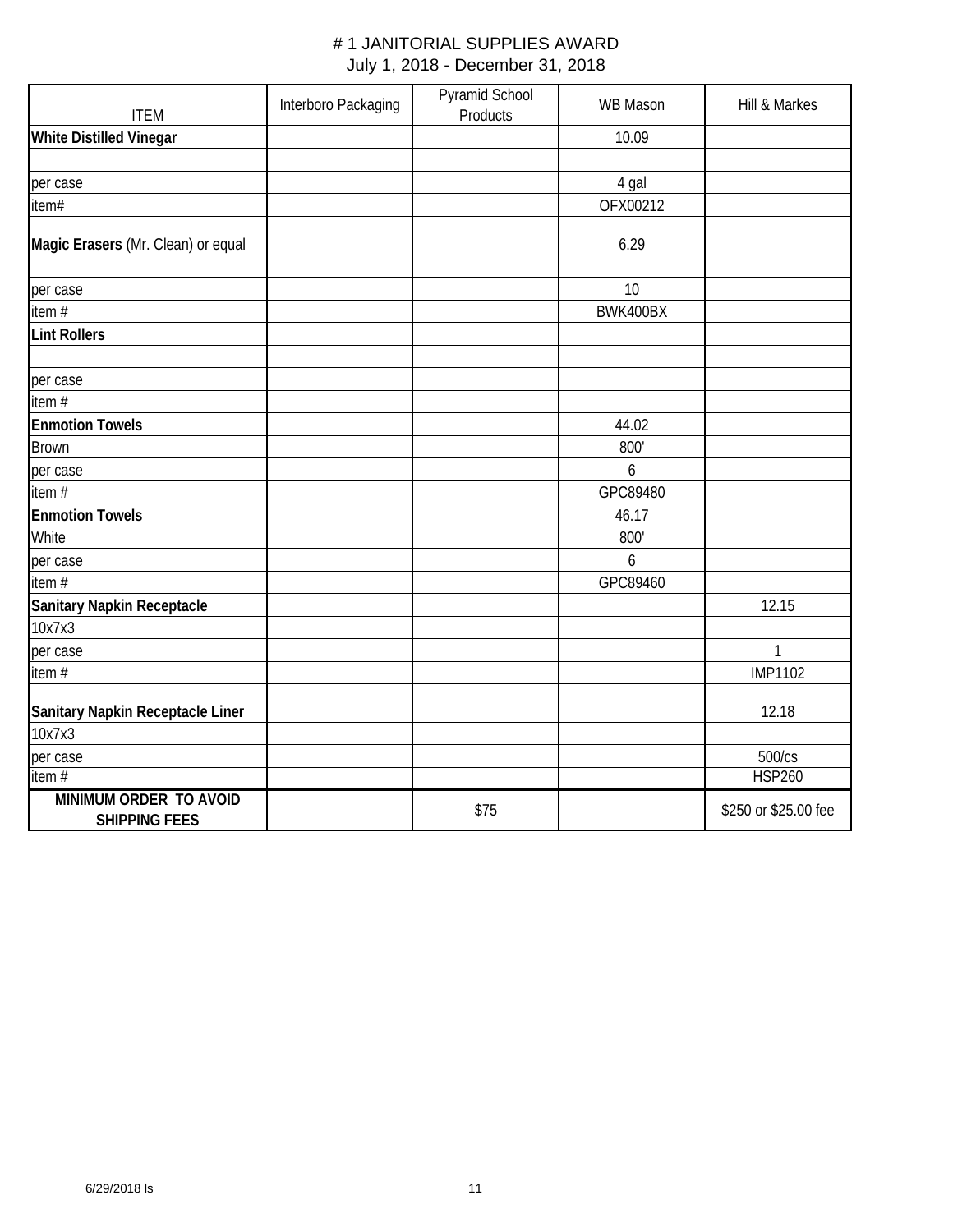\$250 or \$25 Small Order  $\mathbf{r}$ 

| <b>ITEM</b>                            | <b>WB Mason</b>    | Interboro         | ree<br>Hill & Markes |
|----------------------------------------|--------------------|-------------------|----------------------|
| <b>All-Purpose Liquid Cleaner</b>      |                    |                   | 16.40                |
| gal                                    |                    |                   |                      |
| per case                               |                    |                   | 4                    |
| item#                                  |                    |                   | SMZP2666004          |
| <b>Aluminum Foil</b>                   | 12.97              |                   |                      |
|                                        |                    |                   |                      |
| per case                               | 1 roll             |                   |                      |
| item#                                  | <b>CSWF18500SD</b> |                   |                      |
| Apron: Plastic                         | 32.94              |                   |                      |
|                                        |                    |                   |                      |
| per case                               | 1,000              |                   |                      |
|                                        |                    |                   |                      |
| item#                                  | CSWAPIW28461000    |                   |                      |
| Bib Apron: Clear Vinyl - 45x36 -12/pkg |                    |                   |                      |
|                                        |                    |                   |                      |
| per case                               |                    |                   |                      |
| item $#$                               |                    |                   |                      |
| Bags: 10# Elephant                     | 18.48              |                   |                      |
|                                        |                    |                   |                      |
| per case                               | 500                |                   |                      |
| item $#$                               | <b>BAGGX10500</b>  |                   |                      |
| Bags: 10# Brown                        | 10.76              |                   |                      |
|                                        |                    |                   |                      |
| per case                               | 500                |                   |                      |
| item $#$                               | <b>BAGGK10500</b>  |                   |                      |
| Bags: 8# Brown Paper                   | 10.13              |                   |                      |
|                                        |                    |                   |                      |
| per case                               | 500                |                   |                      |
| item $#$                               | BAGGK8500          |                   |                      |
| Bags: 6# White - waxed                 |                    |                   | 44.71                |
|                                        |                    |                   |                      |
| per case                               |                    |                   | 1,000                |
| item #                                 |                    |                   | PPC300296            |
| Bags: 6# White                         |                    |                   | 12.08                |
|                                        |                    |                   |                      |
| per case                               |                    |                   | 500                  |
| item#                                  |                    |                   | DU081223             |
| Bags: 6# Brown                         | 8.47               |                   |                      |
|                                        |                    |                   |                      |
| per case                               | 500                |                   |                      |
| item $#$                               | BAGGK6500          |                   |                      |
| Bags: 4# Brown                         | 7.09               |                   |                      |
|                                        | 500                |                   |                      |
| per case<br>item $#$                   | BAGGK4500          |                   |                      |
| Garbage Bags - Heavy                   |                    | 5.34/26.70        |                      |
| 30-33 gal                              |                    |                   |                      |
| per case                               |                    | 100 / 500         |                      |
| item#                                  |                    | <b>INT-3340-H</b> |                      |
| Garbage Bags - Heavy Duty - Black      |                    | 13.32/26.64       |                      |
| 56 gal                                 |                    |                   |                      |
| per case                               |                    | 100 / 200         |                      |
|                                        |                    |                   |                      |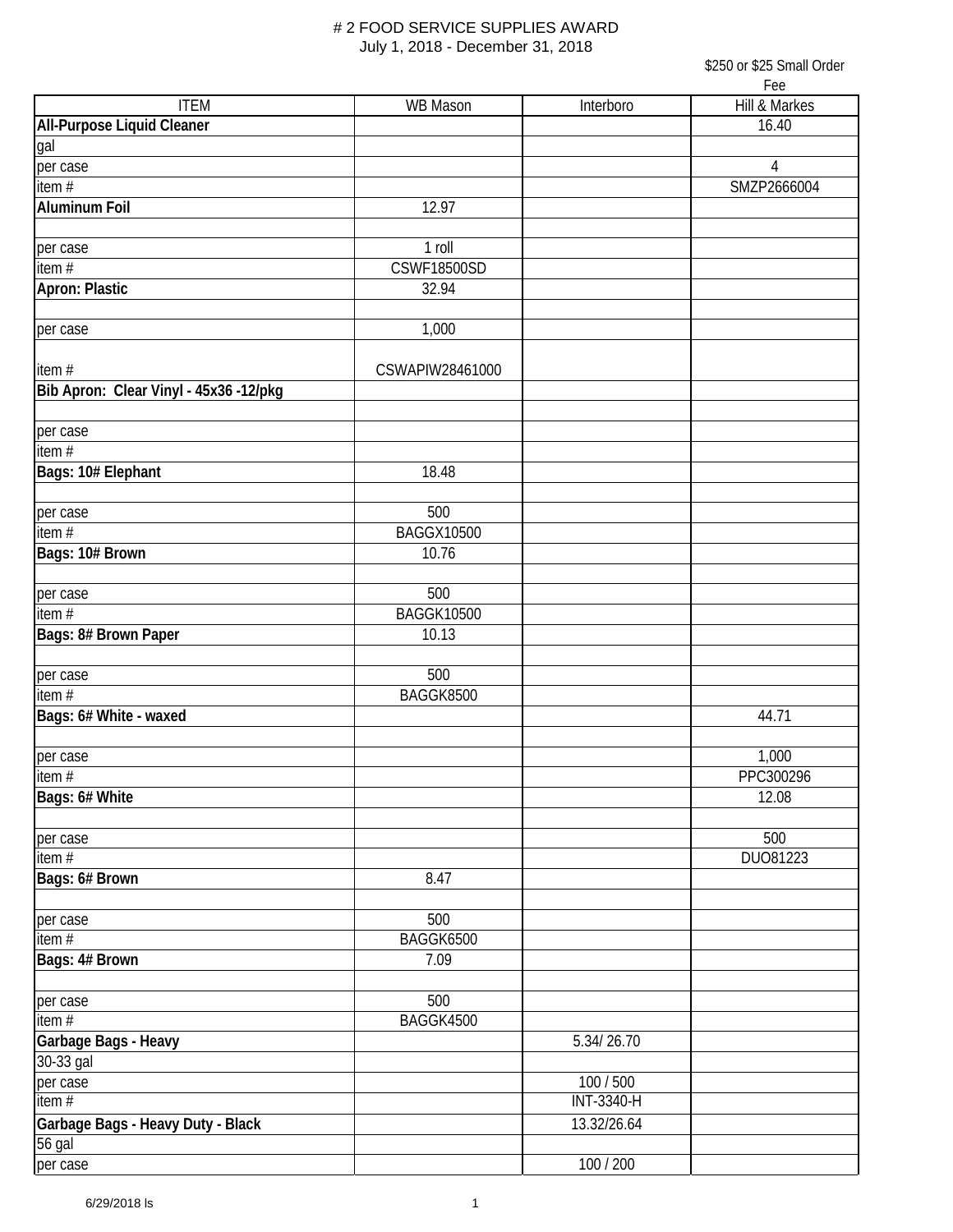| \$250 or \$25 Small Order |     |  |
|---------------------------|-----|--|
|                           | Fee |  |

|                                   |                  |                     | LCC            |
|-----------------------------------|------------------|---------------------|----------------|
| <b>ITEM</b>                       | WB Mason         | Interboro           | Hill & Markes  |
| item #                            |                  | <b>INT-4348-Hvy</b> |                |
| Garbage Bags - Heavy Duty - Clear |                  | 16.34               |                |
| $\overline{56}$ gal               |                  |                     |                |
| per case                          |                  | 100                 |                |
| item #                            |                  | <b>INT-4348-Hvy</b> |                |
| Poly Bags                         |                  | 8.72                |                |
| 6x3x15                            |                  |                     |                |
| per case                          |                  | 1000                |                |
| item $#$                          |                  | INT-1015-Med        |                |
| Poly Bags                         | 22.75            |                     |                |
| 10x18x24                          |                  |                     |                |
| per case                          | 1000             |                     |                |
| item #                            | PME76000405      |                     |                |
| Sandwich Bags: #130 wax           |                  |                     | 67.08          |
|                                   |                  |                     |                |
| per case                          |                  |                     | 6,000          |
| item #                            |                  |                     | PPC300404      |
| Sandwich Bags: plastic            |                  |                     | 15.60          |
|                                   |                  |                     |                |
| per case                          |                  |                     | 6,000          |
| item $#$                          |                  |                     | <b>ISL2001</b> |
| Zip Lock Bags                     | 17.78            |                     |                |
| gallon                            |                  |                     |                |
| per case                          | 1,000            |                     |                |
| item #                            | LDD3655A         |                     |                |
| <b>Banquet Paper</b>              |                  |                     | 10.42          |
|                                   |                  |                     | 300'           |
| per case                          |                  |                     | roll           |
| item #                            |                  |                     | <b>ROYTCD</b>  |
| <b>Bleach</b>                     | 9.89             |                     |                |
| gal                               | gal              |                     |                |
| per case                          | 6                |                     |                |
| item $#$                          | KIK11008635042   |                     |                |
| 5 oz Bowls                        | 13.69            |                     |                |
|                                   |                  |                     |                |
| per case                          | 1000             |                     |                |
| $\overline{\mathsf{item}}$ #      | <b>DCC5BWWCR</b> |                     |                |
| 10 oz Bowls - Styrofoam           | 38.80            |                     |                |
|                                   |                  |                     |                |
| per case                          | 1,000            |                     |                |
| item $#$                          | <b>DCC10B20</b>  |                     |                |
| 10 oz Bowl Lid                    | 21.33            |                     |                |
|                                   |                  |                     |                |
| per case                          | 1,000            |                     |                |
| item #                            | DCC20JL          |                     |                |
| 12 oz Bowls                       |                  |                     | 13.25          |
|                                   |                  |                     |                |
| per case                          |                  |                     | 1,000          |
| $\overline{\mathsf{item}}$ #      |                  |                     | GEN82100       |
| Chlorine Sanitizer Test Strip Kit | 4.95             |                     |                |
|                                   |                  |                     |                |
| per case                          | 200              |                     |                |
|                                   |                  |                     |                |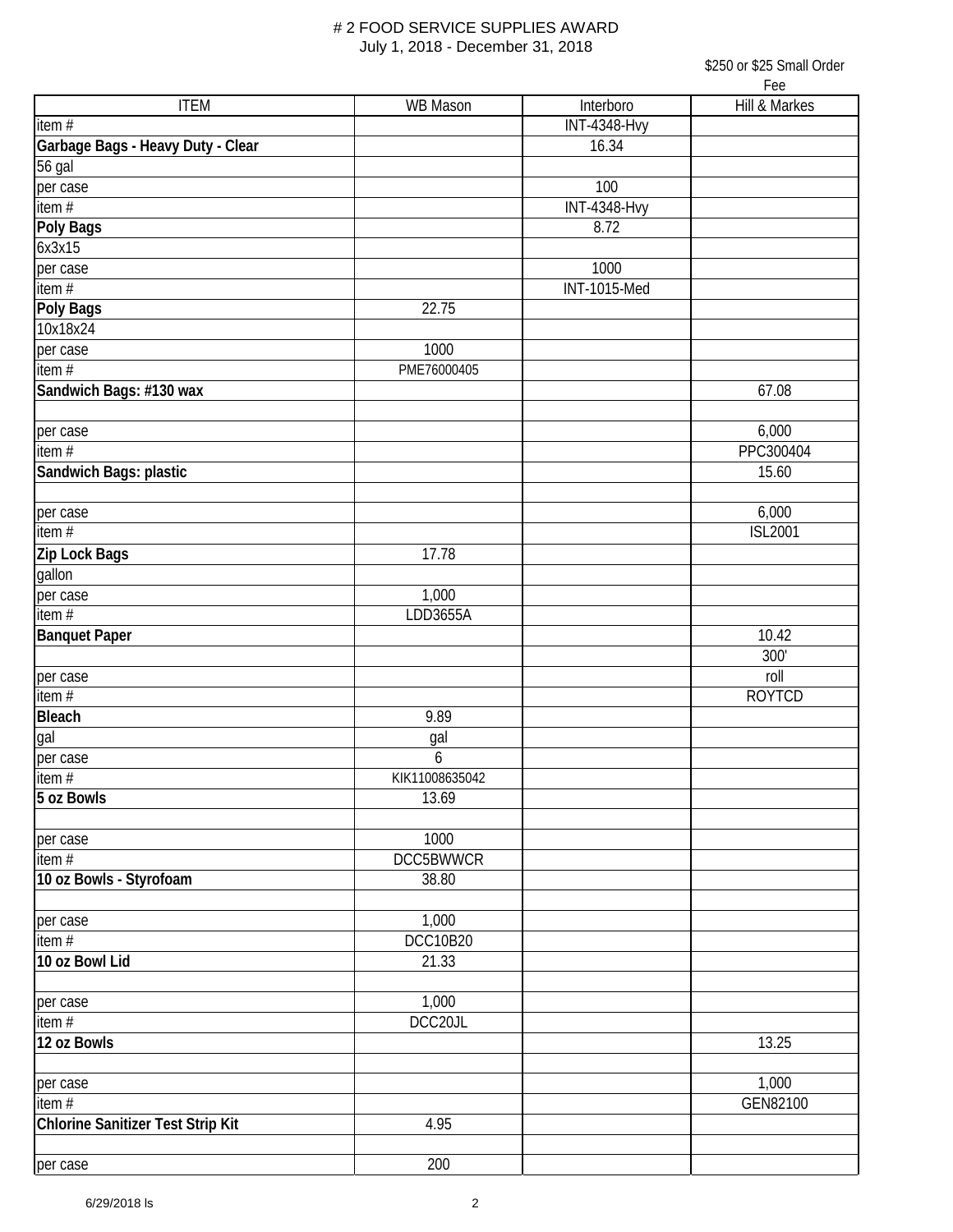|                                |                       |           | । ७७               |
|--------------------------------|-----------------------|-----------|--------------------|
| <b>ITEM</b>                    | WB Mason              | Interboro | Hill & Markes      |
| item#                          | LAC4250BJ             |           |                    |
| <b>Coffee Filters</b>          | 12.30                 |           |                    |
| 18 x 7.5                       |                       |           |                    |
| per case                       | 252                   |           |                    |
| item $#$                       | <b>BUNU318X7252CS</b> |           |                    |
| Comet All Purpose Bleach Spray | 39.48                 |           |                    |
|                                | 32 oz                 |           |                    |
| per case                       | 8                     |           |                    |
| item #                         | <b>PGC02287CT</b>     |           |                    |
| Container - Styrofoam - Hinged |                       |           | $\overline{13.30}$ |
| 9x9x3                          |                       |           |                    |
|                                |                       |           | 200                |
| per case<br>item #             |                       |           | GEN200VW           |
|                                |                       |           |                    |
| Container - Styrofoam - Hinged |                       |           | 17.33              |
| 6x6x3                          |                       |           |                    |
| per case                       |                       |           | 500                |
| item #                         |                       |           | GEN22500           |
| <b>Cotton Cloth</b>            | 4.12                  |           |                    |
| per case                       | 12                    |           |                    |
| item $#$                       | WNCBTW30              |           |                    |
| Cream Cleanser                 |                       |           | 20.33              |
| qt                             |                       |           | Simonize           |
|                                |                       |           | 12/32oz            |
| per case<br>item $#$           |                       |           | SMZG1325012        |
|                                |                       |           |                    |
| Cup - Foam - squat - 4 oz      | 20.89                 |           |                    |
|                                |                       |           |                    |
| per case                       | 1,000<br>DCC4J6       |           |                    |
| item $#$                       |                       |           |                    |
| Lid for above                  | 12.37                 |           |                    |
|                                |                       |           |                    |
| per case                       | 1,000                 |           |                    |
| item $#$                       | DCC6JL                |           |                    |
| Cup - Foam - squat - 8 oz      | 37.43                 |           |                    |
|                                |                       |           |                    |
| per case                       | 1,000                 |           |                    |
| item#                          | DCC8SJ20              |           |                    |
| Lid for above                  | 21.33                 |           |                    |
| per case                       | 1,000                 |           |                    |
| item#                          | DCC20JL               |           |                    |
| Cup: Hot/Cold, 8 oz            |                       |           | 19.85              |
| DC8J                           |                       |           |                    |
|                                |                       |           | 1,000              |
| per case<br>item#              |                       |           | DRT8J8             |
|                                |                       |           |                    |
| Lid for above: Hot/Cold, 8 oz  | 12.70                 |           |                    |
|                                | 1,000                 |           |                    |
| per case                       | DCC8JL                |           |                    |
| $\overline{\mathsf{item}}$ #   |                       |           |                    |
| Cup: Souffle, 2 oz             | 19.23                 |           |                    |
| DC8J                           |                       |           |                    |
| per case                       | 2,500                 |           |                    |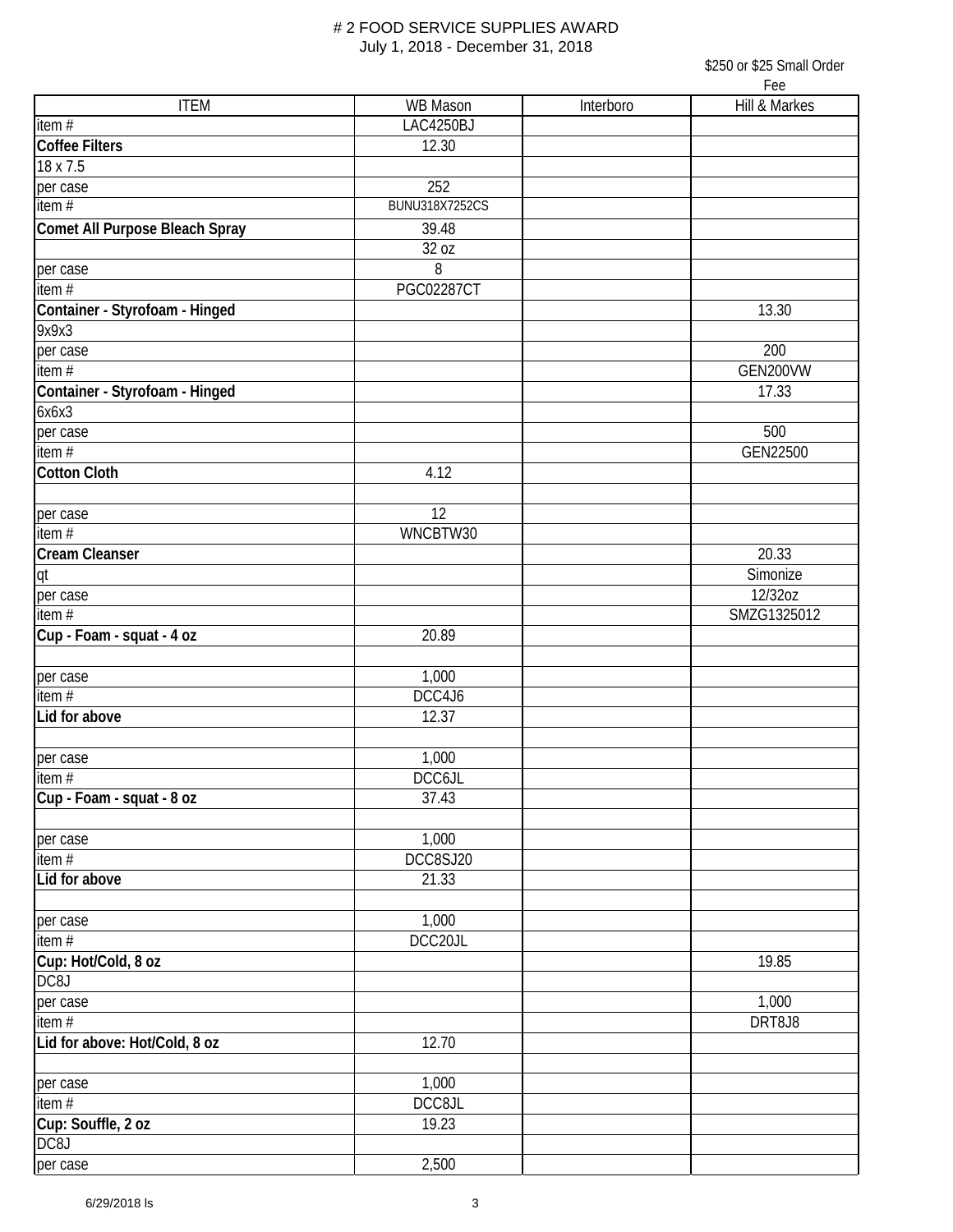|                                                    |                     |                          | LEE           |
|----------------------------------------------------|---------------------|--------------------------|---------------|
| <b>ITEM</b>                                        | <b>WB Mason</b>     | Interboro                | Hill & Markes |
| item #                                             | <b>CSWPC2C25100</b> |                          |               |
| Cup Lid: Souffle, 2 oz                             | 19.02               |                          |               |
|                                                    |                     |                          |               |
| per case                                           | 2500                |                          |               |
| item#                                              | CSWLPCM25100        |                          |               |
|                                                    |                     |                          |               |
| Deli Container - clear w/lid - 12 oz - rectangular | 22.79               |                          |               |
|                                                    |                     |                          |               |
| per case                                           | 200                 |                          |               |
| item #                                             | GNPAD12             |                          |               |
| Dinex 8 oz disposible lids for 8 oz Turnbury       |                     |                          |               |
| mugs                                               |                     |                          | 37.55         |
|                                                    |                     |                          |               |
| per case                                           |                     |                          | 1,000         |
| item $#$                                           |                     |                          | DIN30008775   |
| Dawn Dish Soap                                     | 53.56               |                          |               |
| gal                                                |                     |                          |               |
| per case                                           | $4$ /gal            |                          |               |
| item#                                              | <b>PGC57445CT</b>   |                          |               |
| Dishwasher Detergent                               | 26.80               |                          |               |
| Cascade or equal                                   | 45 oz               |                          |               |
| per case                                           | 9                   |                          |               |
| item $#$                                           | CPC47805            |                          |               |
| <b>Excaliber Sanitizer</b>                         |                     | <b>NO BIDS</b>           |               |
| Film - 18" x 500'                                  |                     |                          | 11.42         |
|                                                    |                     |                          | 2000'         |
| per case                                           |                     |                          | roll          |
| item#                                              |                     |                          | ANP7307782    |
| Flash Dri                                          |                     |                          | 36.63         |
| 5 gal                                              |                     |                          | Simonize CX8  |
| per case                                           |                     |                          | 5 gal         |
| item $#$                                           |                     |                          | SMZC0710005   |
| Gloves - latex - small - for food handling         | 23.95               |                          |               |
| for food handling                                  |                     |                          |               |
| per case                                           | 1000                |                          |               |
| item $#$                                           | <b>CSWLGPPFGS</b>   |                          |               |
|                                                    |                     |                          |               |
| Gloves - latex - medium - for food handling        | 23.95               |                          |               |
| for food handling                                  |                     |                          |               |
| per case                                           | 1000                |                          |               |
| item $#$                                           | <b>CSWLGPPFGM</b>   |                          |               |
| Gloves - latex - large - for food handling         | 23.95               |                          |               |
|                                                    |                     |                          |               |
| per case                                           | 1000                |                          |               |
| item#                                              | <b>CSWLGPPFGL</b>   |                          |               |
| Gloves - plastic - for food handling               |                     | 33.00                    |               |
|                                                    |                     |                          |               |
| per case                                           |                     | 10,000                   |               |
|                                                    |                     |                          |               |
|                                                    |                     |                          |               |
|                                                    |                     | FirstCare/JobGuard-S, M, |               |
| item#                                              |                     | L, XL-PG                 |               |
| <b>Hair Nets</b>                                   | 20.62               |                          |               |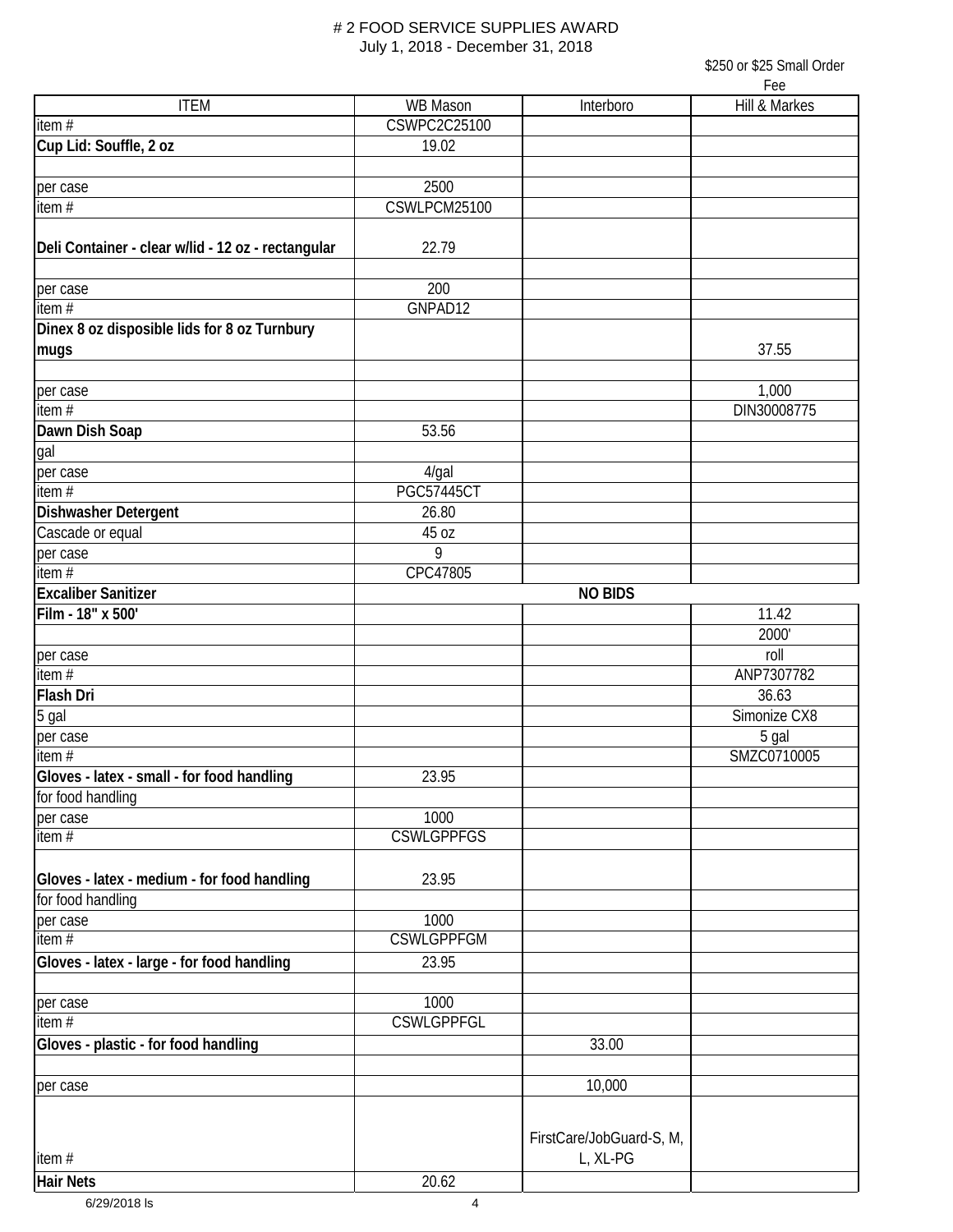\$250 or \$25 Small Order Fee

| <b>ITEM</b>               | WB Mason          | Interboro | TC<br>Hill & Markes |
|---------------------------|-------------------|-----------|---------------------|
|                           |                   |           |                     |
| per case                  | 1,000             |           |                     |
| item $#$                  | ATXBC211000       |           |                     |
| Heavy Duty Floor Cleaner  |                   |           | 16.70               |
| liquid                    |                   |           |                     |
| per case                  |                   |           | 4 gal               |
| item $#$                  |                   |           | SMZB0320004         |
| Laundry Detergent         |                   |           | 19.71               |
| liquid                    |                   |           |                     |
| per case                  |                   |           | 4 gal               |
| item#                     |                   |           | SMZW420004          |
| Laundry Detergent         |                   |           | 21.75               |
| powder                    |                   |           |                     |
| per case                  |                   |           | 50#                 |
| item $#$                  |                   |           | SMZC0597050         |
| Lime Away                 |                   |           | 23.50               |
|                           |                   |           |                     |
| per case                  |                   |           | 4 gal               |
| item $#$                  |                   |           | SMZL2125004         |
| Napkins - 1 ply           | 21.55             |           |                     |
|                           |                   |           |                     |
| per case                  | 6,000             |           |                     |
| item#                     | <b>CSWLN12500</b> |           |                     |
| Pan Liners                |                   |           | 29.07               |
| 16.375" x 24.375"         |                   |           |                     |
| per case                  |                   |           | 1,000               |
| $\frac{1}{\text{item }#}$ |                   |           | PPC030001           |
| Paper Place Mats          | 9.74              |           |                     |
| white                     |                   |           |                     |
| per case                  | 1,000             |           |                     |
| $\frac{1}{1}$ item #      | LMILP100          |           |                     |
| Paper Place Mats          |                   |           | 16.33               |
| green                     |                   |           |                     |
| per case                  |                   |           | 1,000               |
| item $#$                  |                   |           | SNF6025             |
| Paper Place Mats          |                   |           | 16.97               |
| red <sup>:</sup>          |                   |           |                     |
| per case                  |                   |           | 1,000               |
| item $#$                  |                   |           | SFN6005             |
| Paper Towels - Brown      | 45.66             |           |                     |
| (for Towel Master)        |                   |           |                     |
| per case                  | 12                |           |                     |
| item#                     | GPC19724          |           |                     |
| Paper Towels - White      | 14.43             |           |                     |
| regular roll              | 85                |           |                     |
| per case                  | 30                |           |                     |
| item#                     | MRC06350          |           |                     |
| <b>Plastic Forks</b>      |                   |           | 4.79                |
| bulk                      |                   |           |                     |
| per case                  |                   |           | 1,000               |
| item $#$                  |                   |           | NPP406010           |
| <b>Plastic Knives</b>     |                   |           | 4.79                |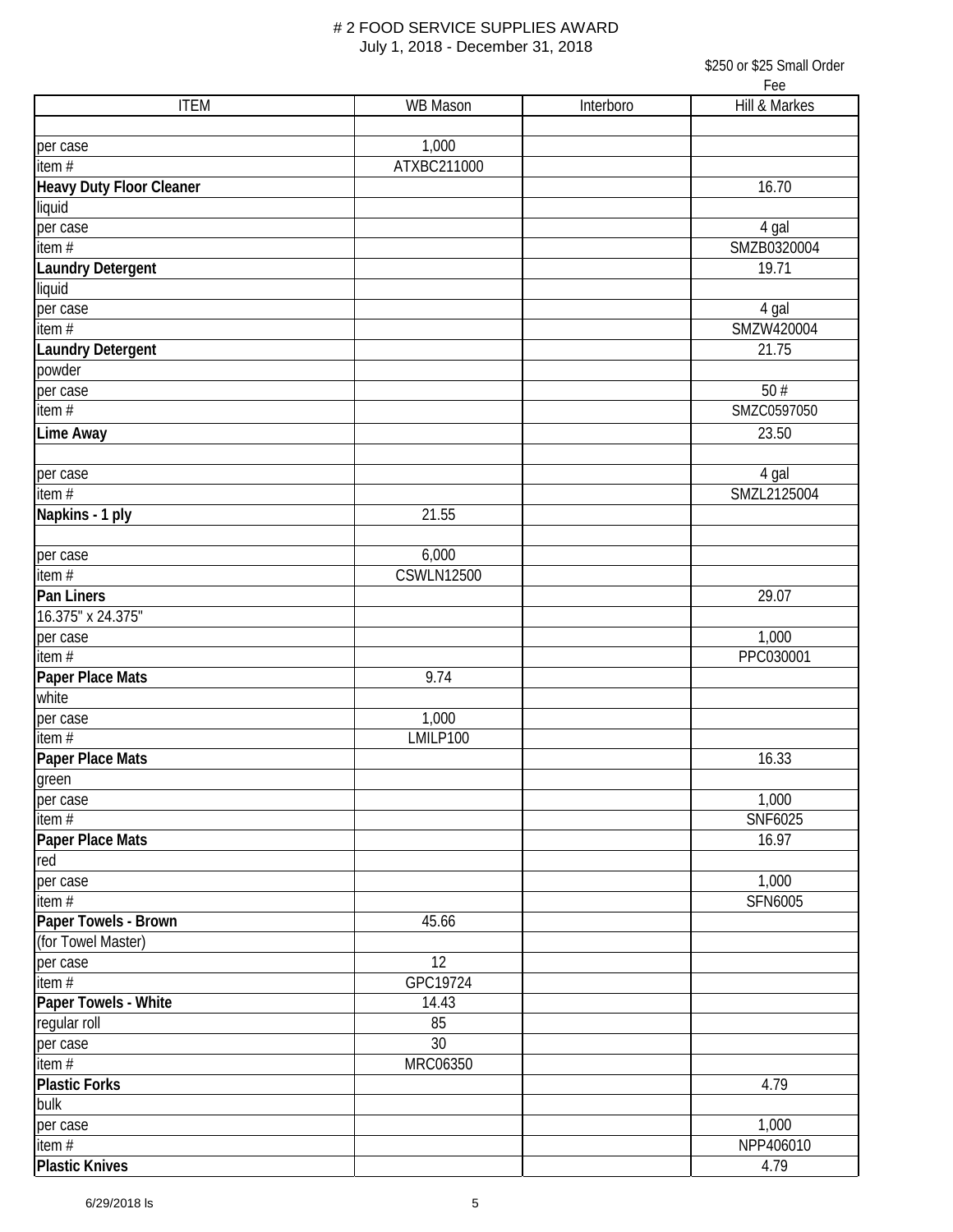| <b>ITEM</b>                         | WB Mason      | Interboro | LGG<br>Hill & Markes |
|-------------------------------------|---------------|-----------|----------------------|
| bulk                                |               |           |                      |
| per case                            |               |           | 1,000                |
| item#                               |               |           | NPP406017            |
| <b>Plastic Spoons</b>               |               |           | 4.79                 |
| bulk                                |               |           |                      |
| per case                            |               |           | 1,000                |
| item $#$                            |               |           | NPP406014            |
| <b>Plastic Wrap</b>                 |               |           | 11.42                |
| 18 x 2,000                          |               |           |                      |
| per case                            |               |           | roll                 |
| item $#$                            |               |           | ANP7307782           |
| Plates - paper - 6"                 |               |           | 9.87                 |
|                                     |               |           |                      |
| per case                            |               |           | 10/100               |
| item $#$                            |               |           | ASP10106             |
| Plates - paper - 9"                 |               |           | 19.36                |
|                                     |               |           |                      |
| per case                            |               |           | 1200                 |
| item $#$                            |               |           | ASP121005            |
| Plates - styrofoam - 9"             |               |           | 12.40                |
|                                     |               |           |                      |
| per case                            |               |           | 500                  |
| item $#$                            |               |           | GEN80900             |
| Plates - styrofoam - 10.25"         | 23.35         |           |                      |
|                                     |               |           |                      |
| per case                            | 500           |           |                      |
| item $#$                            | DCC10PWCR     |           |                      |
| <b>Powder Cleaner</b>               | 16.49         |           |                      |
| qt                                  | 21 oz         |           |                      |
| per case                            | 24            |           |                      |
| item $#$                            | CALICCP752088 |           |                      |
| Sacks 1/6                           | 31.79         |           |                      |
|                                     |               |           |                      |
| per case                            | 500           |           |                      |
| item#                               | BAGSK1652     |           |                      |
| <b>Scotch Brite Pads</b>            | 1.75          |           |                      |
|                                     |               |           |                      |
| per case                            | 10            |           |                      |
| item $#$                            | BSDJAN3096    |           |                      |
| <b>Speedball Cleaner</b>            | 18.97         |           |                      |
|                                     |               |           |                      |
| per case                            | 12            |           |                      |
| item $#$                            | NCL404936     |           |                      |
| <b>Stainless Steel Scrubber</b>     | 19.79         |           |                      |
|                                     |               |           |                      |
| per case                            | 72            |           |                      |
| item#                               | PME75004292   |           |                      |
| Tray - aluminum - 3 compartment HDM | 39.47         |           |                      |
|                                     |               |           |                      |
| per case                            | 250           |           |                      |
| item $#$                            | WPPP73930CP   |           |                      |
| <b>Water Test Strips</b>            | 4.99          |           |                      |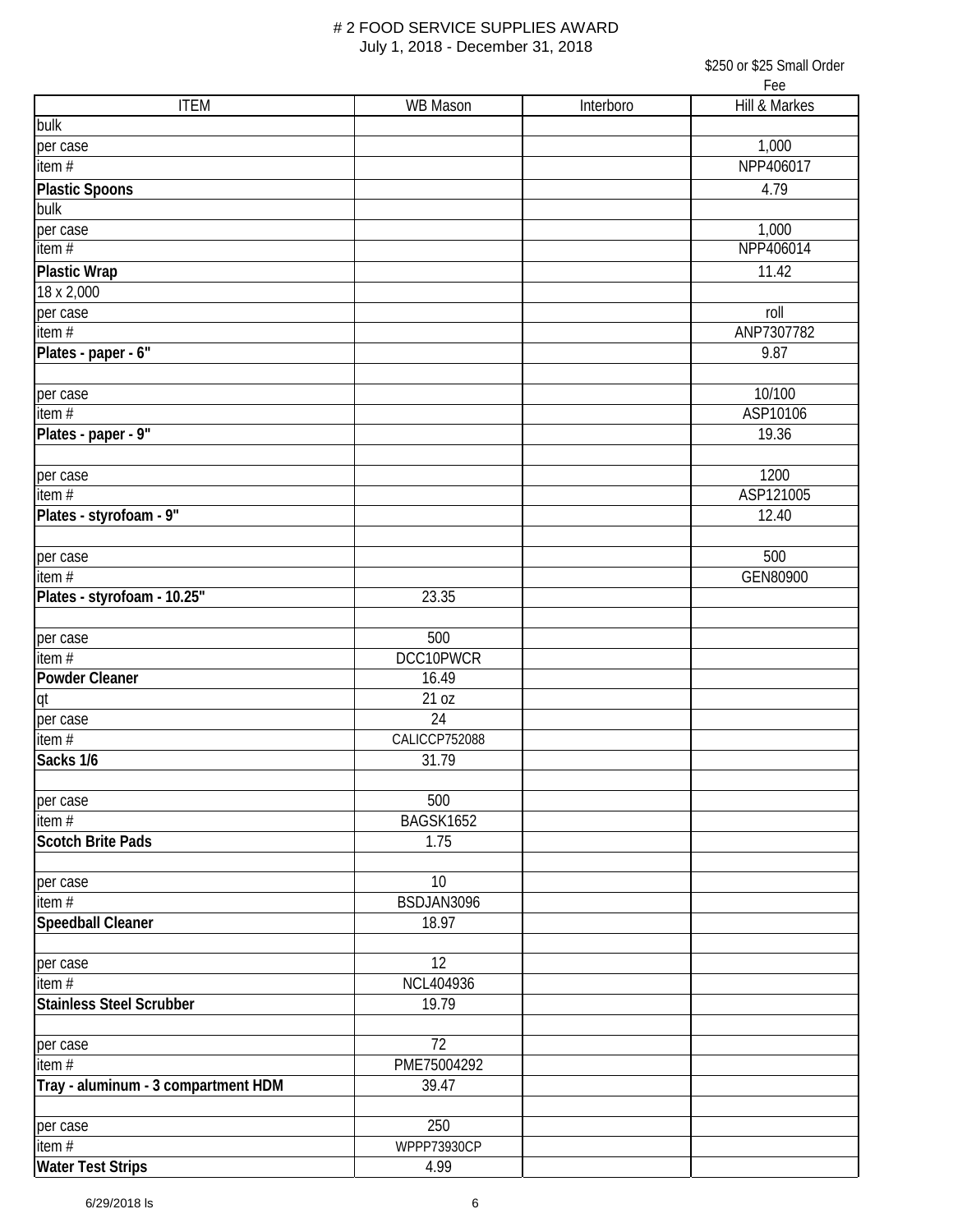|                                       |                |           | Lee           |
|---------------------------------------|----------------|-----------|---------------|
| <b>ITEM</b>                           | WB Mason       | Interboro | Hill & Markes |
| QUAQR 7347636                         |                |           |               |
| per case                              | 100/tube       |           |               |
| item $#$                              | <b>LAC2951</b> |           |               |
| Wypalls x 60                          |                |           | 12.34         |
| 2 ply / 85 sht                        |                |           |               |
| per case                              |                |           | 180           |
| item $#$                              |                |           | KIM34015      |
| Zappers All Purpose Towel             | 23.37          |           |               |
| blue                                  |                |           |               |
| per case                              | 160            |           |               |
| item $#$                              | KCC41041       |           |               |
| 3 Compartment Trays                   |                |           | 166.55        |
| Oliver                                |                |           |               |
|                                       |                |           | 600           |
| per case<br>item #                    |                |           | OLV2103       |
|                                       |                |           |               |
| 32 oz Spray Bottle                    | 0.36           |           |               |
| per case                              | ea             |           |               |
| item $#$                              | TOL120125      |           |               |
| Trigger Sprayer for 32 oz Bottle      | 0.33           |           |               |
|                                       |                |           |               |
| per case                              | ea             |           |               |
| item $#$                              | TOL110246      |           |               |
| <b>Apex Dishwasher Solid</b>          |                |           | 42.54         |
| 17062                                 |                |           |               |
| per case                              |                |           | 6/6.75#       |
| item $#$                              |                |           | ECO6117062    |
|                                       |                |           | 46.17         |
| Fast Foam Degreaser<br>10126          |                |           |               |
|                                       |                |           |               |
| per case                              |                |           | 6/32 oz       |
| item#                                 |                |           | ECO6110126    |
| <b>Solid Power XL</b>                 |                |           | 100.22        |
| 6100185                               |                |           |               |
| per case                              |                |           | 4/9#          |
| item $#$                              |                |           | ECO6100185    |
| Oasis 115 XP Floor Cleaner            |                |           | 40.53         |
| 10625                                 |                |           |               |
| per case                              |                |           | $2.5$ gal     |
| item#                                 |                |           | ECO6110625    |
| Oasis 100 Neutral All Purpose Cleaner |                |           | 57.88         |
| 14522                                 |                |           |               |
| per case                              |                |           | $2.5$ gal     |
| item#                                 |                |           | ECO6114522    |
| <b>Oasis Sanitizer</b>                |                |           | 90.24         |
| 17708                                 |                |           |               |
| per case                              |                |           | $2.5$ gal     |
| item #                                |                |           | ECO6100536    |
| Liquid Dish Detergent                 |                |           | 39.51         |
| 11262                                 |                |           |               |
| per case                              |                |           | 4/gal         |
| item #                                |                |           | ECO6111262    |
| Rinse Additive - Solid Brilliance     |                |           | 167.59        |